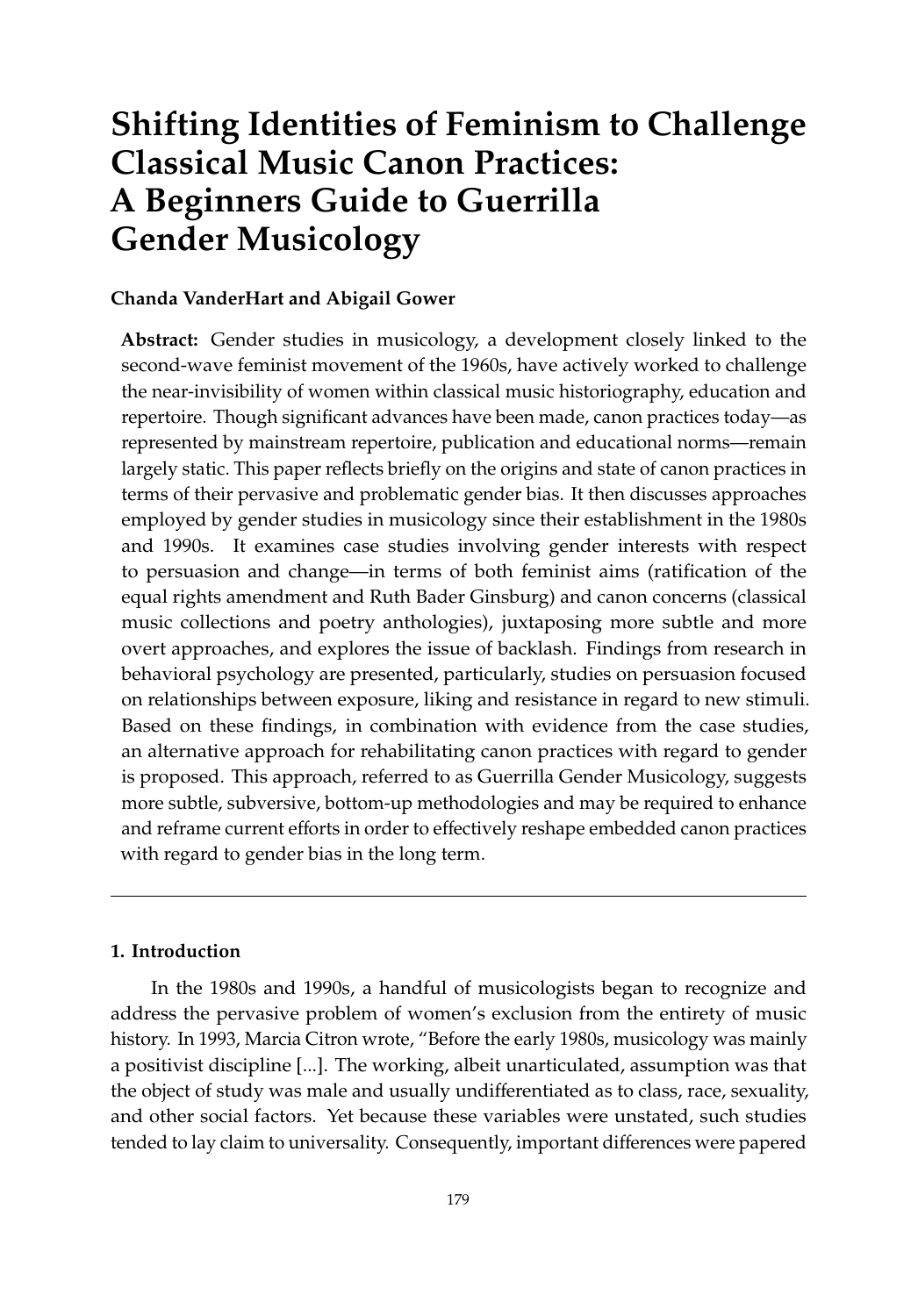over and other groups marginalized, especially women" [\(Citron](#page-15-0) [1993,](#page-15-0) p. 66). Citron refers to her influential *Gender and the Musical Canon* as "a feminist analysis of those concepts and assumptions in the canon formation of Western art music that have had a direct bearing on women's position with respect to the canon" (ibid., p. 4). She indicates explicitly that her work's focus is the interplay between feminism and rising research interest in the works of female composers. Prompted by the women's rights movement and the concurrent dawn of gender studies in the 1960s, European—particularly German—and North American pioneers Susan McClary, Joseph Kerman and Marcia Citron, building on Eva Rieger's groundbreaking *Frau und Musik* (1980), extensively critiqued the classical music canon on the basis that it is "partial in its gender composition: it consists almost entirely of works by men" [\(Citron \[1993\]](#page-15-1) [2000,](#page-15-1) p. 4).

These efforts have since spawned numerous and multifaceted attempts within the field to challenge, rethink and reshape the canon and its related practices. Musicological work has unveiled implicit historiographical practices and challenged narratives including the genius concept and binary thought models around gender, while making explicit the gender bias in standards for inclusion/exclusion including professionalism and difference in spheres of activity [\(Macarthur](#page-16-0) [2010;](#page-16-0) [Goehr](#page-16-1) [2002;](#page-16-1) [Battersby](#page-15-2) [1989;](#page-15-2) [Bramley](#page-15-3) [n.d.;](#page-15-3) [Holtsträter and Fischer](#page-16-2) [2017;](#page-16-2) [Rode-Breymann](#page-17-0) [2007;](#page-17-0) [Mantere and Kurkela](#page-16-3) [2015;](#page-16-3) [Crowther](#page-15-4) [2007;](#page-15-4) [Green](#page-16-4) [1997;](#page-16-4) [Gerber](#page-16-5) [2016;](#page-16-5) [Heesch and](#page-16-6) [Losleben](#page-16-6) [2012;](#page-16-6) [Pendle](#page-17-1) [2001;](#page-17-1) [Schneider and Karbusicky](#page-17-2) [1997;](#page-17-2) [Unseld and Kolb](#page-18-0) [2019\)](#page-18-0). These and many others have opened the canon and its practices to critique and provided alternative historiographical narratives. This in turn has enabled the creation of gender studies publication formats, symposia and concert series and has allowed for gender studies programs and institutes within major music universities and *Musikhochschulen*. This has made possible the creation of gender lexica and digital humanities resources for gender studies in North America and Western Europe, including the *Lexikon Musik und Gender* [\(Kreutziger-Herr and Unseld](#page-16-7) [2010\)](#page-16-7), Musik und Gender im Internet (MuGI) [\(Borchard and Noeske](#page-15-5) [n.d.\)](#page-15-5), the Collective Biographies of Women [\(Booth](#page-15-6) [n.d.\)](#page-15-6), *The Norton*/*Grove Dictionary of Female Composers* [\(Tsou et al.](#page-17-3) [1996\)](#page-17-3) and the Composer Diversity Database [\(Deemer](#page-15-7) [2019\)](#page-15-7). Publishing houses such as Furore in Kassel have been established, which seek out and publish compositions exclusively by female composers, and on university campuses, gender studies departments, gender studies initiatives and identity-based concert series are now part of the accepted institutional fabric. Their activities often center around offering gender studies-specific lectures, organizing concerts explicitly programming female composers and generally advocating for visibility of female composers and other marginalized groups.

These developments have been invaluable in making information about female composers and alternative perspectives on music history available. There is no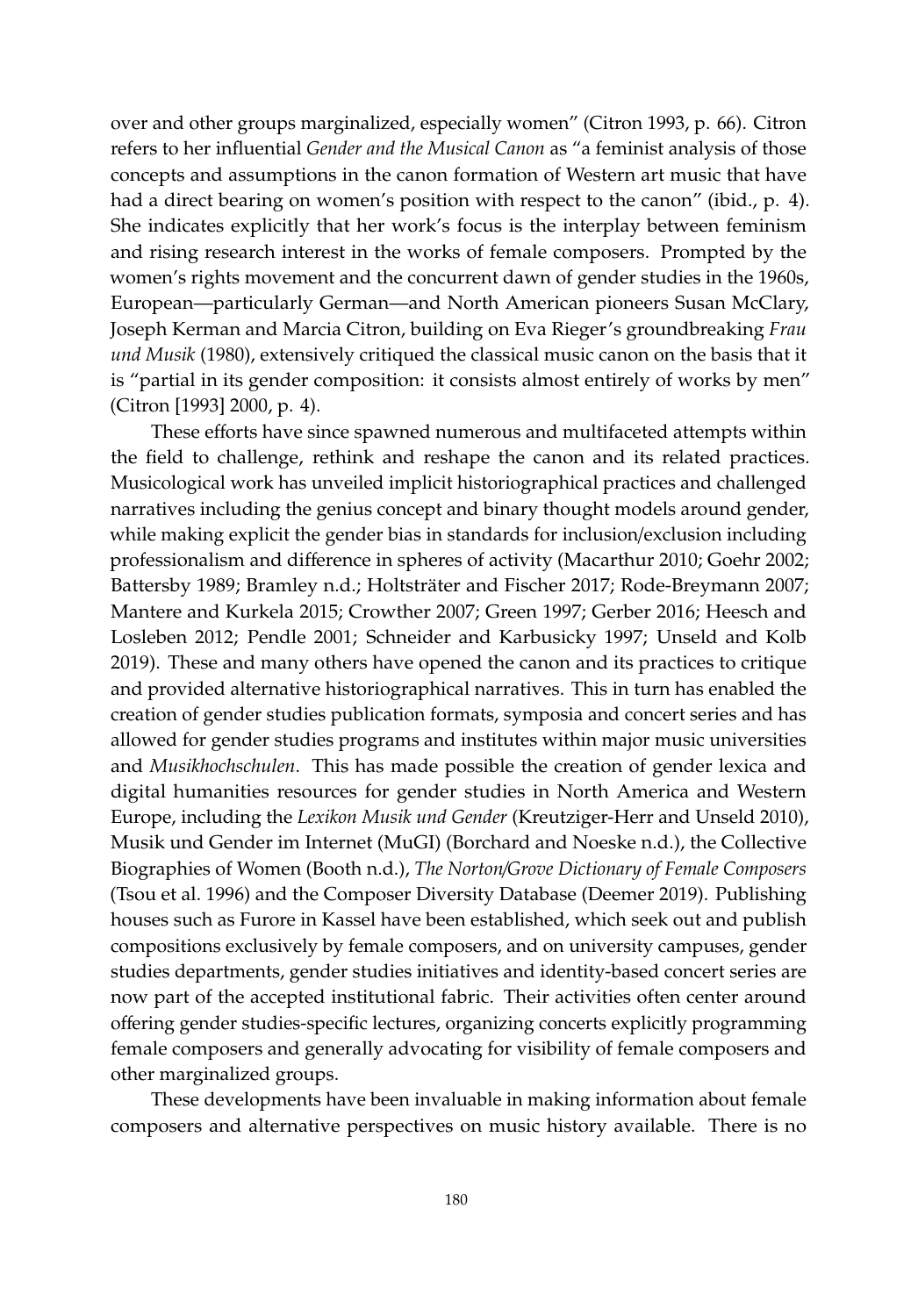doubt, however, that mainstream canon practices remain heavily gendered, and some point toward a recent backslide. In the words of Sally Macarthur, "In the 1990s, a wealth of research on women's music became available. The first decade of the twenty-first century, however, saw the early demise of that work." [\(Macarthur](#page-16-0) [2010,](#page-16-0) p. 1). A quarter century after *Gender and the Musical Canon* was published, a mere fraction of works of female composers are performed in major concert halls, taught in general music history courses, professionally recorded or published in a widely accessible and visible manner [\(Macarthur](#page-16-0) [2010,](#page-16-0) chp. 4). Compared to those of their male colleagues, female contributions continue not to figure prominently in widespread historical narratives. Current and past attempts to present female composers' works and narratives in classical music practice, educational institutions and historiography—though significant and necessary—have done much for identity but not made major inroads in reforming mainstream practices, which are still largely the domain of white, European, Christian men.

This dominion is particularly evident in repertoire and programming practices in major institutions. Even in the smaller format genres (lied and chamber music) where women were particularly active during the 19th and 20th centuries [\(Wollenberg](#page-18-1) [and Kenny](#page-18-1) [2015;](#page-18-1) [Williams](#page-18-2) [2007;](#page-18-2) Gé[liot](#page-15-8) [2009;](#page-15-8) Chapter 3.7 "Ernestine de Bauduin" in [VanderHart](#page-18-3) [2016;](#page-18-3) [Beer](#page-15-9) [2016;](#page-15-9) [Tsou et al.](#page-17-3) [1996;](#page-17-3) [Sadie and Samuel](#page-17-4) [1994\)](#page-17-4), it is difficult to find one on a mainstream program. During the 2018–2019 Musikverein season in Vienna, seven "Liederabende" were programmed containing a total of 169 songs, with a single composition by a female composer, Clara Schumann's "Mein Stern." This inclusion may itself only have been a nod to the 200th anniversary of her birth; both seasons immediately prior to and following were comprised exclusively of male compositions.

The vast underrepresentation of women is conspicuous in mainstream music history reference volumes regularly used in music education throughout the world today, all of which are continuously republished and reissued, such as *Norton's History of Western Music*, *The Grove Dictionary of Music and Musicians* and the *Oxford History of Western Music.*<sup>1</sup> Within these standard works, not only compositions by women but also their varied spheres of activity including salon culture and other, pre-institutional music production and non-professional composition and publication [\(Parton](#page-17-5) [2019;](#page-17-5) [Bartsch](#page-15-10) [2007;](#page-15-10) [Vezeau](#page-18-4) [2005\)](#page-18-4) are still largely neglected. The aforementioned dictionaries of female composers [\(Tsou et al.](#page-17-3) [1996\)](#page-17-3) are still separated from the main volumes,

Oxford, arguably the most inclusive, includes comparatively brief paragraphs on primarily three female composers, Clara Schumann, Lili Boulanger and Ruth Crawford Seeger in the Early 20th Century volume. Other female composers are mentioned only in passing or relegated to footnotes. In contrast, pages 23–26 are entirely dedicated to a single chord in Mahler's Unfinished Symphony [\(Taruskin](#page-17-6) [2010\)](#page-17-6).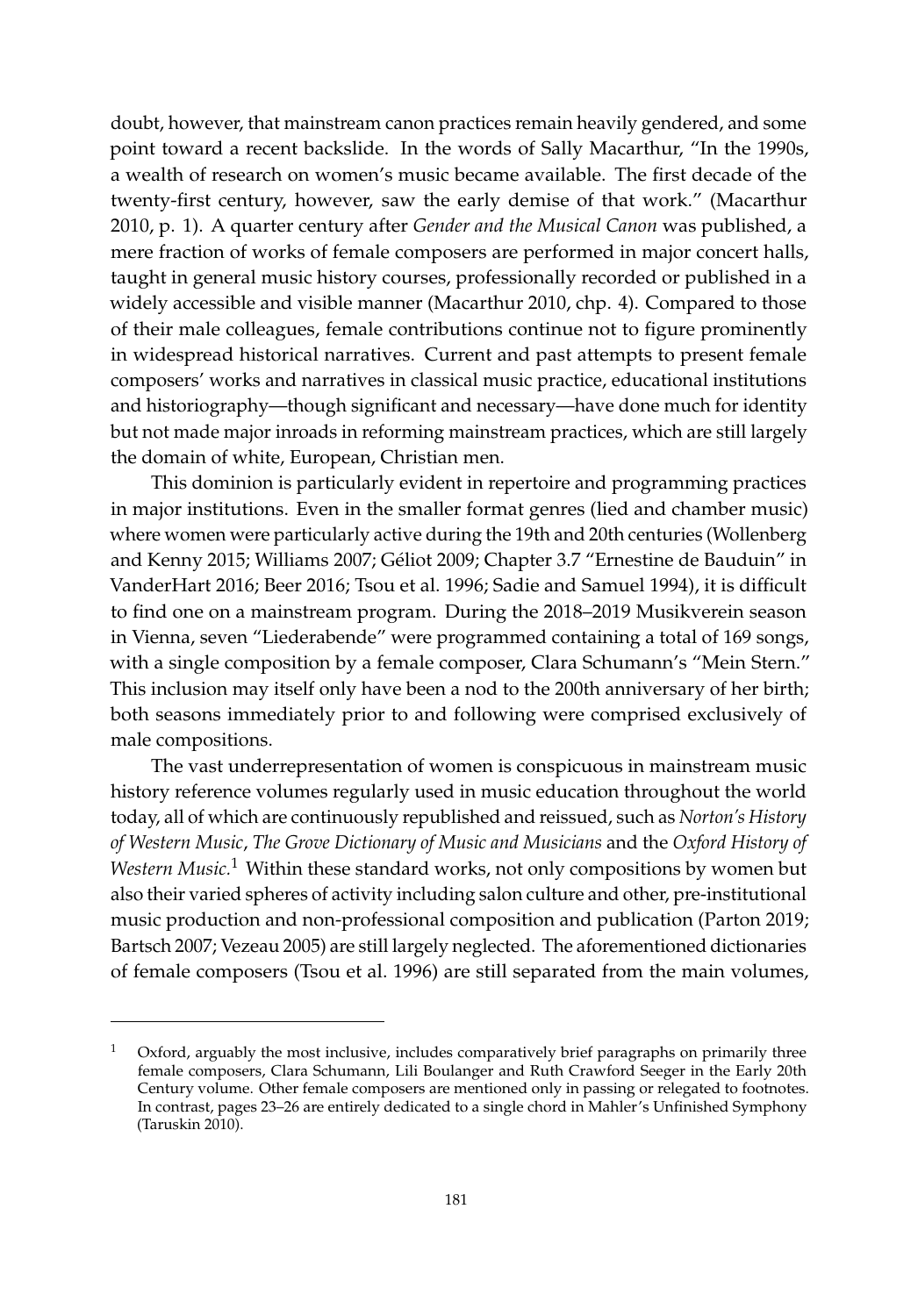relegated to the role of addendum, and are therefore used only in specifically gender studies and women's studies courses, not in general music survey courses.

Publication practices are likewise exclusive, and accessing publications by female composers is often a difficult task. These works are rarely stocked and then—when printed at all—only generally by small, boutique publishing houses that focus on women's compositions, $2 \text{ making them comparatively expensive and also less present}$ both online and in music stores. Many of those interested in finding the music of female musicians they happen upon or those who want to casually explore will still be limited to antique dealers, major conservatory archives and both public and private music collections, and will have to spend time, energy and money getting otherwise unavailable scores copied, or transforming handwritten manuscripts into readable scores. These are significant obstacles to inclusion. The digital database, The International Music Score Library Project (IMSLP), is of enormous assistance here, making an ever-greater number of works potentially available in the public domain. It does, however, require the user to know what he or she is looking for—there is no casual browsing on this database as there is in a music shop.

Finally, practicing musicians are generally motivated to add compositions to their repertoire to which they have been exposed, via either recording or live concert, and fallen in love with. This is difficult to do without being introduced by teachers or peers at university, hearing works in mainstream concerts or happening upon them on YouTube. Though many universities and gender studies departments offer specialty concert series and lectures, this is a far cry from hearing compositions by female composers performed on degree recitals, in standard concerts or accidentally happening upon quality recordings of female composers<sup>3</sup> while browsing the internet.<sup>4</sup>

Some may argue that female composers are not known simply because they are not worth knowing about and would be encouraged to explore the chamber music, instrumental music and song of Lili Boulanger, Louise Farrenc, Amy Beach, Melanie Bonis, Ethyl Smyth and countless other compositions by female composers. But, even if one were to assume that all music by women is universally inferior to that of the male composers who are performed, taught and worth remembering (and to be clear, this is quite a contention), there are still issues with non-inclusion of women and other marginalized figures in our mainstream histories, curricula and concert programs. Inclusion is important beyond the question of quality, itself arguably a matter of subjective personal option. For one thing, ignoring 50% of society's

<sup>&</sup>lt;sup>2</sup> Editions Fortin, Furore Verlag, Certosa to name a few.<br><sup>3</sup> Clara Sehumann's songs now a thankful overation, be

<sup>3</sup> Clara Schumann's songs now a thankful exception, having been beautifully recorded and uploaded by Diana Damrau and Helmut Deutsch.

<sup>&</sup>lt;sup>4</sup> This could be addressed by the authors' "Counterpoint" initiative detailed later in this article.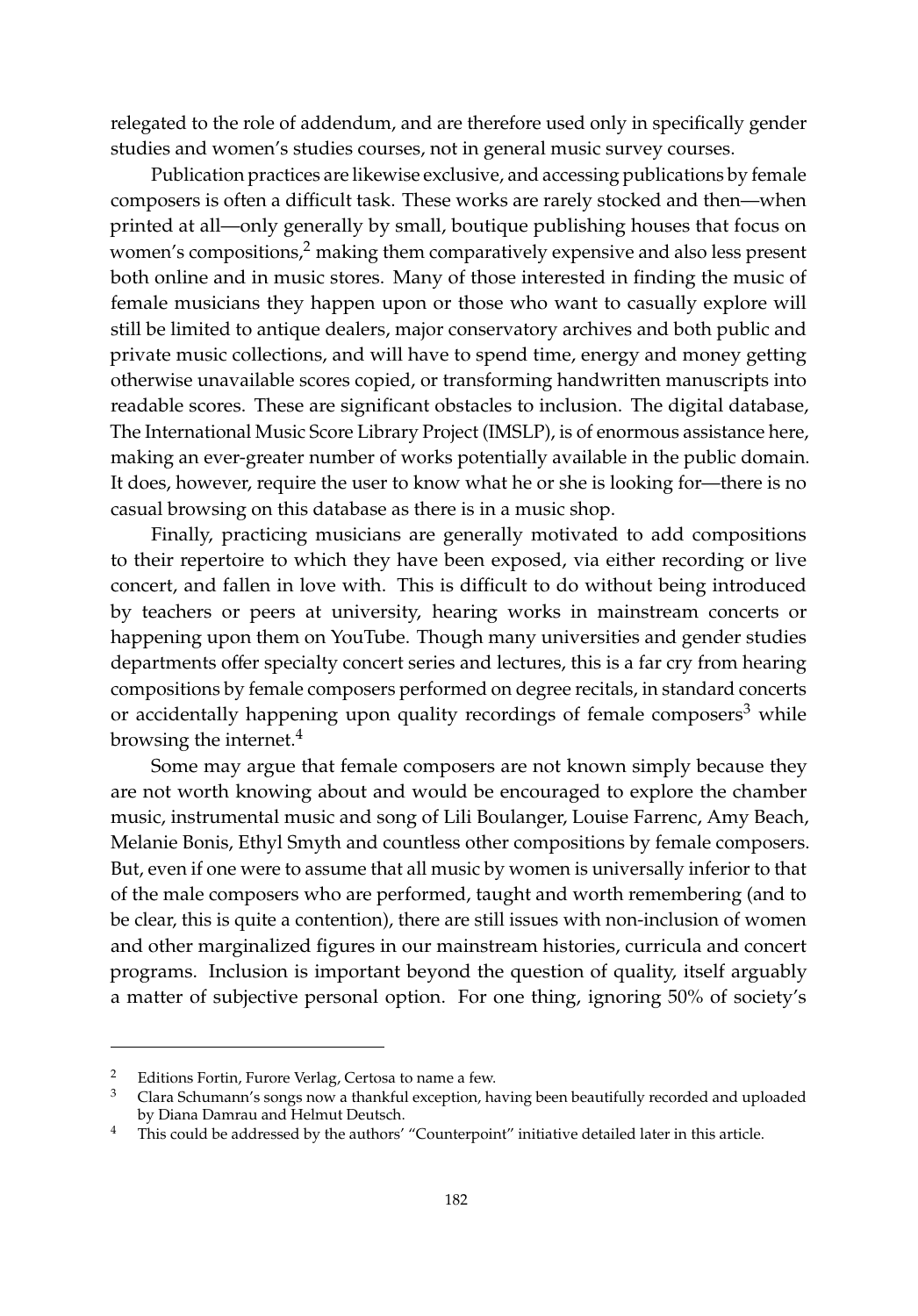contributions is simply out of step with modern consciousness. The canon, according to Citron is "a narrative of the past and a template for the future" as well as "a means of instilling a sense of identity in a culture: who the constituents are, where they come from, and where they are going" [\(Citron \[1993\]](#page-15-1) [2000,](#page-15-1) p. 1). Canon practices that ignore the production of half of its members are not honest about the identity they are instilling. If, in fact, women are not truly integrated into the mainstream canon practices, we are actively cutting 50% of the population out of these past narratives and future templates, and denying them participation within the identity of their own culture.

Moreover, historical non-inclusion appears stubbornly self-perpetuating. The Donne Women in Music project found not only that compositions by men made up over 96% of classical orchestral works programmed in 2018–2020, including performances of new music; the existence of activist groups such as Gender Relations in New Music (GRINM) and studies by the Baltimore Symphony Orchestra point out extreme gender bias even within the new music scene, where performances of music by living composers still skew to over 85% male, despite the fact that today the percentage of women graduating from major conservatories and music universities with composition degrees is much higher [\(O'Bannon](#page-17-7) [2018\)](#page-17-7).

There is clearly a chasm between gender studies' musicological advances and their dissemination into mainstream music education and programming practices at both the collegiate level and in venerated music institutions. Some might argue that such changes simply take time but, while this is certainly the case, there is also reason to believe that the approach itself is also flawed—or at least incomplete. While publishing or performing specifically around a marginalized group—a primary tactic of university-based gender studies departments and gender studies projects—is powerful, perhaps even essential for creating identity, it is still an isolated space. Women have historically been relegated to the private sphere: parlors, tea rooms and salons, thereby excluded from having a public voice—made invisible (see, for example, [Kuster](#page-16-8) [2018,](#page-16-8) pp. 217–19). Similarly, giving female composers specific forums, performances and scholarship, while essential for creating identity and making information available to those looking for it, still keeps them localized; they are rendered invisible within isolated spaces. This relegates women and their works to the margins of music history and industry, limiting their reach. Those interested seek out their company, but the mainstream, institutionalized classical music community can easily continue to ignore their existence. At some point, there must be integration or these composers and works will quietly die of consumption in relative isolation.

We propose a shift in technique—or at least an additional line of approach which we have dubbed Guerrilla Gender Musicology, which advocates for a subtle shift in approach for all those interested in weaving women into the very framework of the classical music mainstream in terms of publication, education and programming,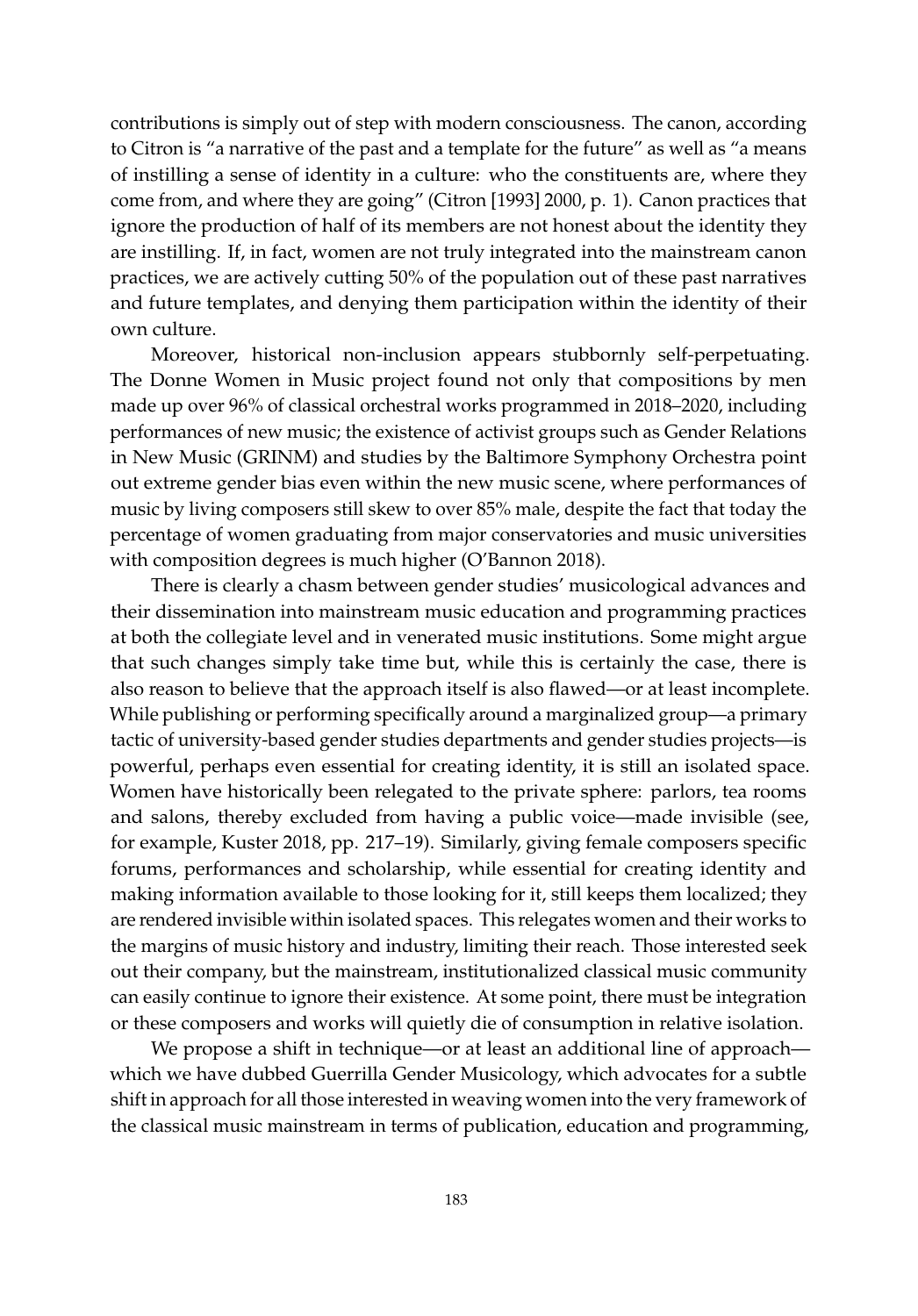thereby reshaping canon practices. The name of the theory is derived from the term "Guerrilla Warfare", defined as "a type of asymmetric warfare between opponents of unequal strength" [\(Tomes](#page-17-8) [2004,](#page-17-8) pp. 16–29). Guerrilla Gender Musicology considers itself irregular warfare. It strategically aims to enhance the impact of a small force on a larger, more cumbersome one [\(Van Creveld](#page-18-5) [2000,](#page-18-5) pp. 356–58). Through it, the interests of gender studies and feminism take aim at the status quo, striving not only to topple a tradition and system of canon practices functionally devoid of women, but also to increase popular support for these activities. Guerrilla Gender Musicology should not be understood as lying in opposition to the values and goals of feminist musicology or gender studies practices. Rather, we understand it as its next, necessary evolutionary step.

#### **2. Backlash and Shifting Feminist Identities**

Feminist identity has shifted a great deal since the high tide of the second wave, as have attitudes towards it. Substantial successes for the movement during the late 20th and early 21st century, including raised awareness of the pay gap in both Germany and the US, quotas designed to promote fairer gender representation in the workplace and an increased intolerance for predatory sexual behavior from powerful institutional figures have been accompanied by anxiety and pushback. The open, direct demand for change on social, economic and political levels which characterize all broad feminist movement<sup>5</sup> have been overtly and also subversively challenged.

Pronounced backlash in public policy, legislative protections and societal discourse during the early 21st century is verifiable. A study commissioned by the European Parliament's Policy Department for Citizens' Rights and Constitutional Affairs identified several fields and strategies by which the backlash against gender equality and women's and girls' rights in Austria, Hungary, Italy, Poland, Romania, and Slovakia has been occurring at multiple levels. According to the report, efforts since 2005 "have decreased the level of protection of women and girls and reduced access to their rights" on a number of fronts [\(Juh](#page-16-9)ász [2018,](#page-16-9) p. 1).

More subversively, the mainstream media have systematically framed feminism as an oppressive attempt to take opportunities regarded as traditionally feminine away from women [\(McRobbie](#page-16-10) [2009,](#page-16-10) pp. 18–22). Women identifying as feminists have been treated in the media as lonely, sexually deviant, potentially threatening and mentally unstable (see McRobbie's analysis of the 1987 blockbuster Fatal Attraction in [McRobbie](#page-16-10) [2009,](#page-16-10) pp. 35–37). Such characterizations have resulted in a significant percentage of younger women today hesitating to identify as feminist, though they may espouse feminist ideals. Of the 2093 millennial women surveyed by

<sup>5</sup> Including those who identify as second-wave, third-wave, fourth-wave, radical or liberal.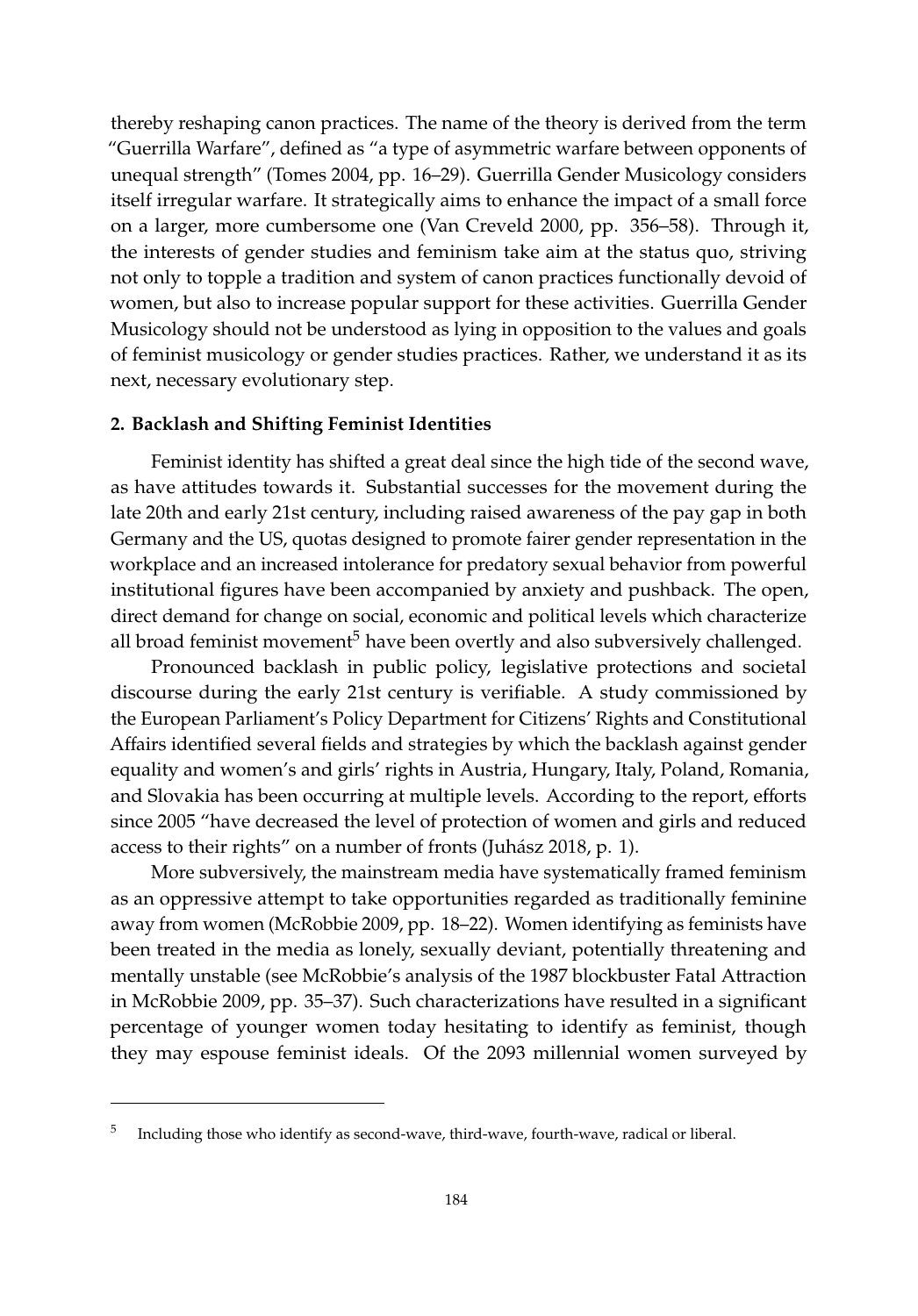Refinery29 and CBS News, 54% said that they would *not* consider themselves feminists, though many still value gender equality on principle [\(Refinery](#page-17-9) [2018\)](#page-17-9). Feminist identity itself has grown fraught.

Resistance to the gender studies movement has likewise been steadfast in the classical music community where scholarly backlash against more inclusive historiographical narratives as well as canonic expansion is still mainstream.<sup>6</sup> Having a canon imbued with great influence over time itself gives weight and importance to those works established within it. Literary critic and theorist Barbara Herrnstein Smith indicates that making a work "unquestionable", canonizing it, gives it specific power. Over time, "it will also begin to perform certain characteristic cultural functions by virtue of the very fact that it has endured [...] and will be valued and preserved accordingly: as a witness to lost innocence, former glory, and/or apparently persistent communal interests and "values" and thus a banner of communal identity [...]" [\(Smith](#page-17-10) [1991,](#page-17-10) p. 33). For this reason, any forceful critique of something as significant as the canon to musicology is perceived by the status quo as an attack on their identity, culture and community. This challenges their basic worldview and therefore threatens their identity, causing anxiety and resistance [\(Smith](#page-17-10) [1991,](#page-17-10) p. 33). Walter's work illustrates this existential anxiety. He bemoans what he characterizes as the "immoderate expansion of the canon" as a threat to the very existence of musicology. "Whether one holds a lecture on the music of Louise Farrenc or on the music of Ludwig van Beethoven, on the music of Pauline Viardot-Garcia or that of Franz Liszt, is no longer important," he complains, contending that this has led musicology to the brink "not of an interdisciplinary golden era, but to its disintegration" [\(Walter](#page-18-6) [2013,](#page-18-6) p. 96).

The polarization that occurs around the concept of feminism hinders the efficacy of outright efforts that promote overhauling canon practices. The tactics that gender musicologists have preferred thus far are now polarizing simply because the very words "women", "female" and "gender" have been politicized. Overtly and purposefully gender-exclusive writing, publication and concert programming and using titles such as *Women in Music: A History* [\(Pendle](#page-17-1) [2001\)](#page-17-1), *Sounds and Sweet Airs: The Forgotten Women of Classical Music* [\(Beer](#page-15-9) [2016\)](#page-15-9), or *Project W: Works by Diverse Women Composers* [\(Chicago Sinfonietta et al.](#page-15-11) [2018\)](#page-15-11) are not likely to incite greater acceptance or increased audience. When branded with the "Gender/Feminism" mark, the audience is automatically limited to those seeking to identify with those groups. Response to such efforts is split along ideological lines, creating backlash as well as support. Moreover, the viewer/listener/consumer is predisposed to assume that the

<sup>6</sup> As an example, musicologist Michael Walter's contribution [\(Pietschmann and Wald-Fuhrmann](#page-17-11) [2012\)](#page-17-11); [\(Assmann](#page-15-12) [2007\)](#page-15-12); [\(Harold](#page-16-11) [1994\)](#page-16-11); [\(Heydebrand](#page-16-12) [1998\)](#page-16-12) and [\(Kaiser and Matuschek](#page-16-13) [2001\)](#page-16-13).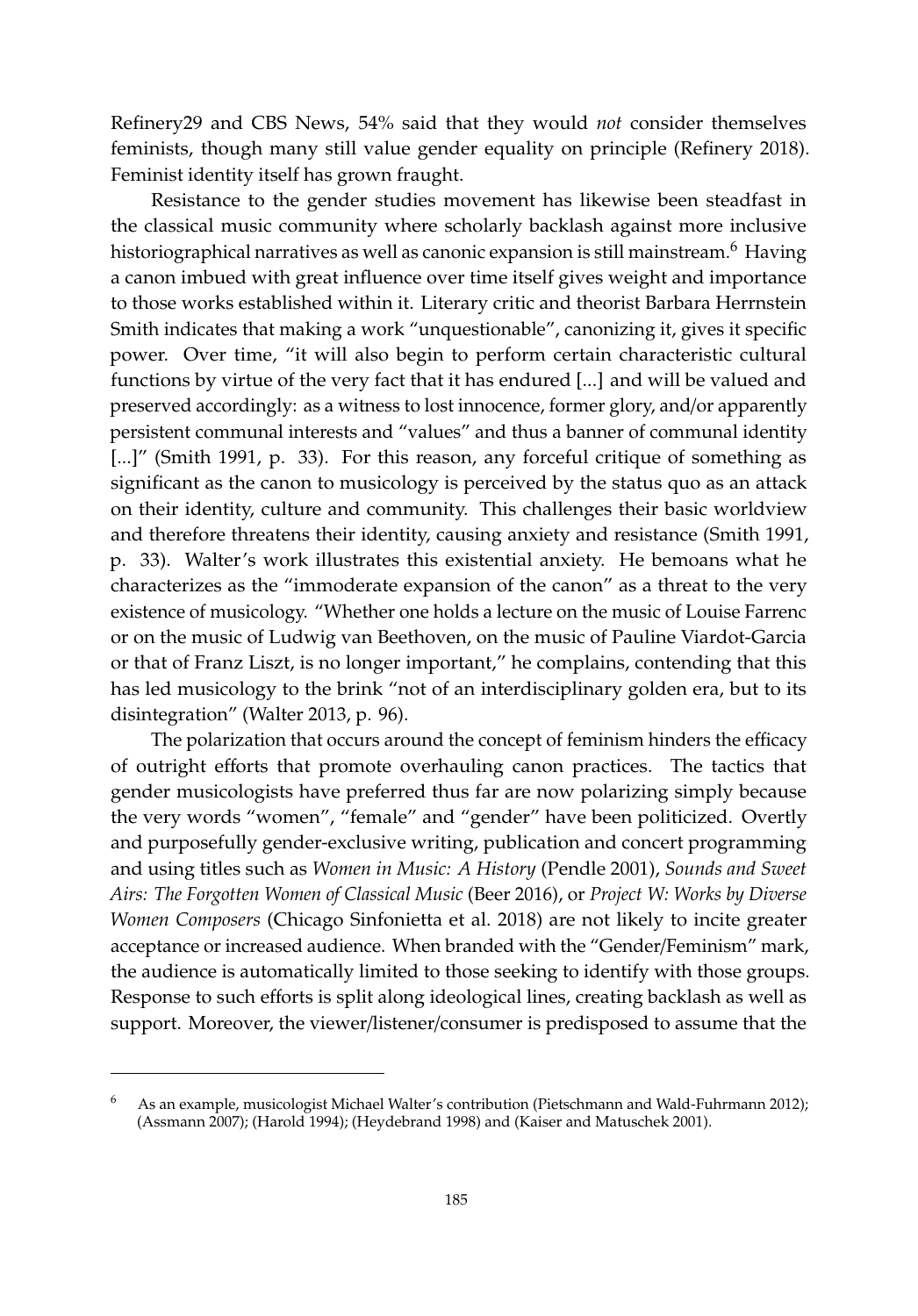composers featured in gender-driven books, concerts or CDs are presented because they are women and not because their accomplishments are inherently of value.

So, what is the way forward? If identification as feminist or as a proponent of gender studies is problematic, what could an alternative approach be? We look at two instances where women's interests have seen increased representation in other fields. Each case study features both overtly feminist/gender-specific approaches as well as alternative methodologies.

### **3. Case Study #1: Ruth Bader Ginsburg and the ERA**

A feminist icon today, U.S. Supreme Court Justice Ruth Bader Ginsburg used her role during the 1970s as a leading voice in the ACLU (American Civil Liberties Union) Women's Rights Project's campaign for gender equality and did much to increase women's protections and equality under the law. During her confirmation in 1993, she was characterized as an incrementalist who thought Roe v. Wade might have gone too far and considered overcautious by many of her feminist colleagues. Looking back today, however, the impact of her legal achievements outshines those more direct approaches of her fellow feminists and their support for the ratification of the Equal Rights Amendment (ERA).

The force of the second-wave feminist movement, with which Ginsburg also identified, was primarily focused on fighting for ratification of the ERA—an amendment asserting the equality of women and men under the U.S. Constitution. The ERA, first introduced in 1923 and annually brought to the table throughout the 1940s, did not make headway until the feminist movement of the 1960s. It gained traction and seemed destined for ratification by the late 1960s and early 1970s but, due to heated backlash, it ultimately failed, largely because of conservative Phyllis Schlafly's opposition campaign. Not only did the ERA not meet the number of states required for ratification by its 1979 deadline, but five states that had already approved the amendment ultimately rescinded their ratification. The ERA has still not become a constitutional amendment.

Concurrently, Ginsburg and her colleagues at the Association for Progressive Communications Women's Rights Programme (WRP) were interested in similar rights for women but, instead of marching and direct lobbying, used a more nuanced approach. Realizing that the judges and general legal structure were formed and dominated by men who would not easily recognize gender-based discrimination against women as it was not a factor in their own experience, they chose male as well as female plaintiffs to make the case that gender discrimination against both men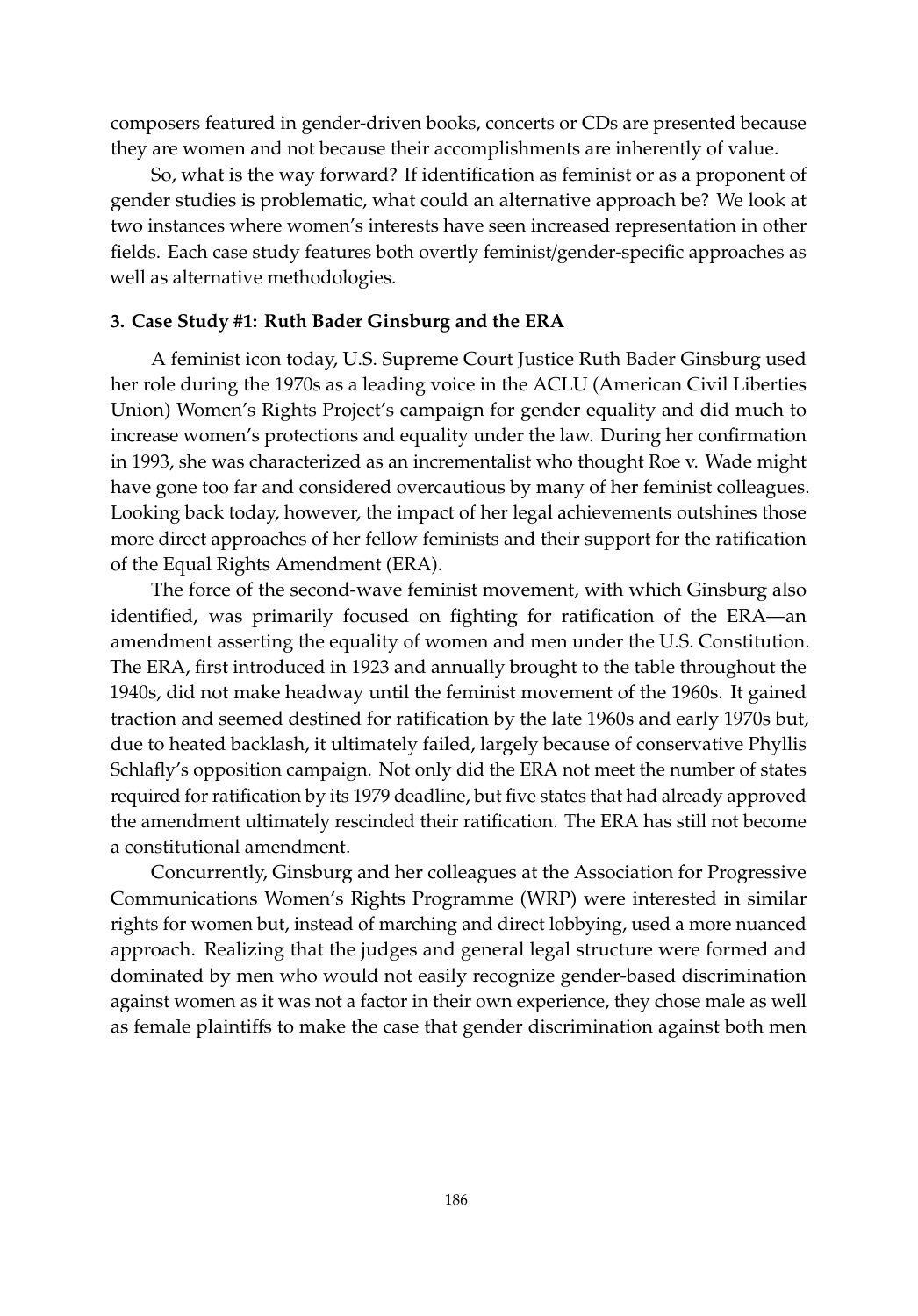and women was problematic enough to warrant "strict scrutiny."<sup>7</sup> The turning point occurred in 1976:

Ms Ginsburg helped develop the legal strategy for Craig v. Boren, a case brought by a freshman at Oklahoma State University. The young man took issue with an Oklahoma law that permitted 18-year-old women to buy 3.2%-alcohol beer ... while delaying this honour for men until their 21st birthdays. [...]. Most notably, for the first time, a majority of the court elevated gender above the lowest level of review. [\(The Economist](#page-17-12) [2018\)](#page-17-12) $^8$ 

Although the court did not raise gender discrimination to strict scrutiny, they did grant it "intermediate scrutiny", a major step forward. This raised level of review then served as a Trojan horse for passing women's rights legislation. Methodically strengthened by precedent over the next decades, it steadily changed the playing field for gender equality under United States law by assuring that legal and administrative sex-based rulings were subject to a higher standard of judicial review. More importantly, it has not yet directly met the same level of violent—sometimes permanent—backlash as has often greeted more public, politicized wins.<sup>9</sup>

# **4. Case Study #2: Poetry**

While the body of canonized classical composers is nearly exclusively male, one area of art that has a greater semblance of equality in terms of gender representation is poetry. Anthologies of poetry today include a significantly higher proportion of women than recordings or digital collections of classical music. A comparative survey of popular poetry anthologies and "Best Of" classical music compilations illustrates this nicely. In the book *100 Best Loved Poems* [\(Smith](#page-17-13) [1995\)](#page-17-13), published by Dover Publications in 1995, 5 out of 55 poets listed are female. While representation just below 10% may feel like tokenism, the anthology in question includes multiple poems by certain poets. Emily Dickinson, therefore, ties for second place with William Shakespeare for the greatest number of featured poems. In the 2013 collection published by Amazon, *Poem Collection—1000*+ *Greatest Poems of All Time* [\(Chityil](#page-15-13) [2013\)](#page-15-13), 379 poets are featured. Of those dating prior to 1700, 3% of the

<sup>&</sup>lt;sup>7</sup> Strict scrutiny under the law had been the standard for racial discrimination since the Korematsu v. United States case in 1944.

<sup>&</sup>lt;sup>8</sup> The article is online and The Economist has a policy of not naming their authors, as detailed here: https://www.economist.com/the-economist-explains/2013/09/04/[why-are-the-economists-writers](https://www.economist.com/the-economist-explains/2013/09/04/why-are-the-economists-writers-anonymous)[anonymous.](https://www.economist.com/the-economist-explains/2013/09/04/why-are-the-economists-writers-anonymous)

<sup>&</sup>lt;sup>9</sup> "While suffragists won the vote in 1920, the following decade experienced a conservative reactionism similar to that of the Reagan era..." [\(Marshall](#page-16-14) [1991,](#page-16-14) p. 52). We refer as well to the consistent, strengthening backlash to the landmark 1973 "Roe v. Wade" decision which is currently coming to a head in the USA.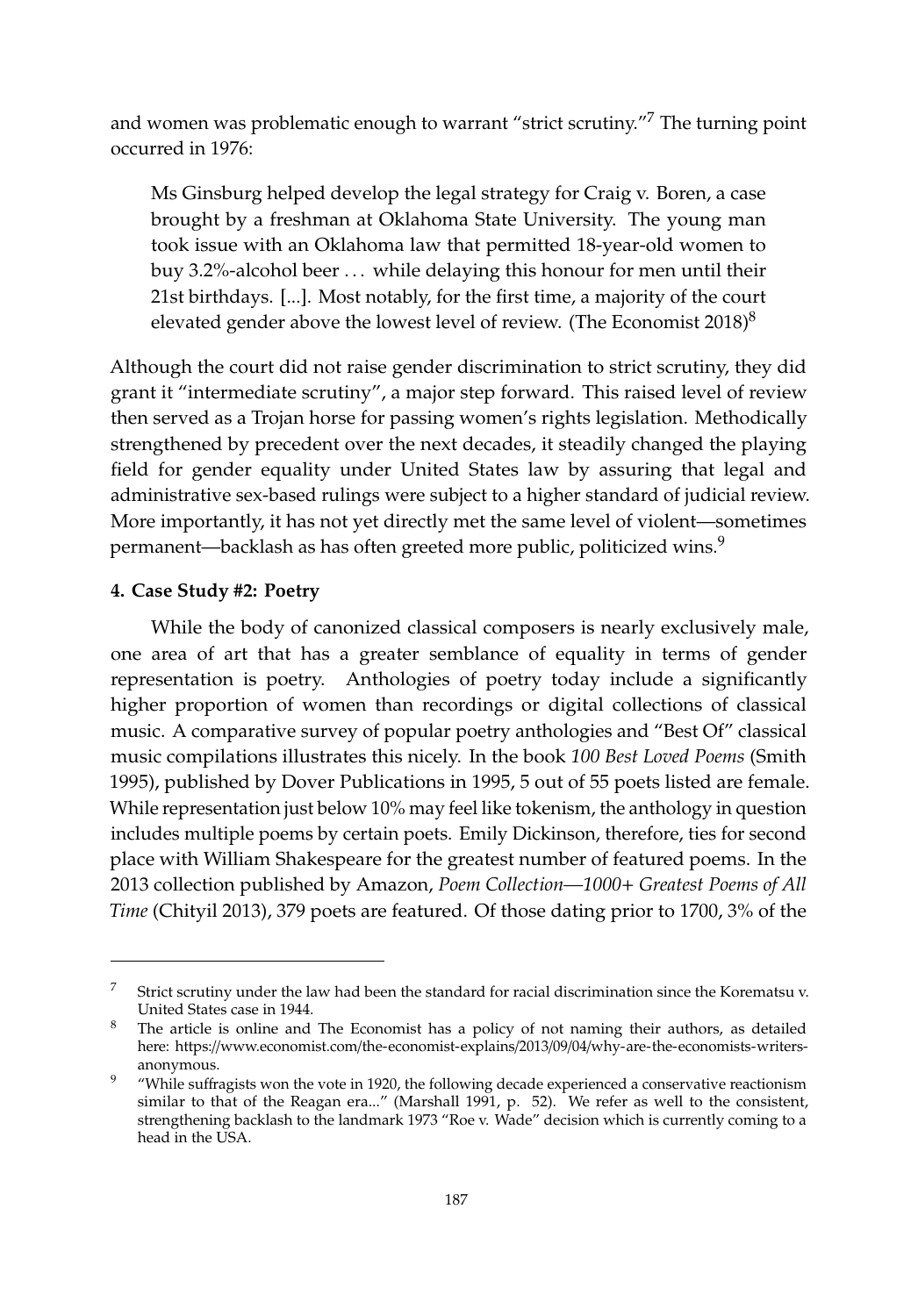poets featured are female (4 out of 127). However, in the category of poets after 1700, 21% of poets featured are women (53 out of 252). Additionally, the book cover depicts a selection of poets, 5 out of 16 of whom are female. These books are not marketed in any gender-specific manner but rather combine male and female poets, ostensibly on the basis of talent and the significance of their contributions. In contrast, the CDs *100 Classical Hits* [\(Various Artists](#page-18-7) [2003\)](#page-18-7) and *The Classical Album: The World's Greatest Composers, The World's Greatest Music* [\(Various Artists](#page-18-8) [2016\)](#page-18-8) sold on the same platform feature a grand total of zero female composers.

Female poets have been integrated with comparative success into the canon, and the treatment of their work has differed from that of their musical counterparts. Emily Dickinson's first large-scale publications date from 1890 and 1891, 4 and 5 years following her death. They were overwhelmingly successful, with several editions reprinted within the next few years. One reviewer in 1892 claimed, "The world will not rest satisfied till every scrap of her writings, letters as well as literature, has been published" [\(Buckingham](#page-15-14) [1989,](#page-15-14) p. 295). These initial editions, titled simply, *Poems: Emily Dickinson,* presented Dickinson as a poet and an artist. This pattern is not unique to Dickinson; Maya Angelou's first major poetry publication, a collection nominated for a Pulitzer Prize, titled *Just Give Me a Cool Drink of Water 'fore I Diiie* [\(Angelou](#page-15-15) [1971\)](#page-15-15), and Sylvia Plath's *The Colossus and Other Poems* [\(Plath](#page-17-14) [1967\)](#page-17-14) enjoyed similar outcomes. As these poets were presented as individuals and artists, focus was not drawn primarily to their gender, but rather to their work.

One reason that gender-specific publications are unlikely to effectively reshape canon practices is because of their relative isolation and limited audience. According to Amazon statistics, the best-selling gender-specific anthology of poetry is *Modernist Women Poets* [\(Hickman](#page-16-15) [2014\)](#page-16-15), ranked number 327,000 in the library of books available for purchase on Amazon. Poetry anthologies that do not include exclusively female works but both male and female poetry enjoy better rankings, even those that specify a nationality. Such anthologies range in rankings between 22,000 and 25,000. Though fewer female poets are included within such collections, they reach a far greater number of readers, exposing more individuals to poetry penned by women. This indicates that if a parallel approach were to be applied to female composers (i.e., increased inclusion in gender neutral concerts, digital compilations, books, etc.) it may likewise increase exposure to the compositions by females compared with gender-specific approaches.

Both cases illustrate that employment of more subtle, subversive approaches have historically proven more successful and less prone to opposition than explicitly "feminist" strategies. These advances have proven robust, withstanding the test of time. The place in the poetry canon of Emily Dickinson and Maya Angelou is as secure as ever. Though the recent shift to a markedly conservative majority and bias within the U.S. Supreme Court with the confirmation of Brett Kavanaugh may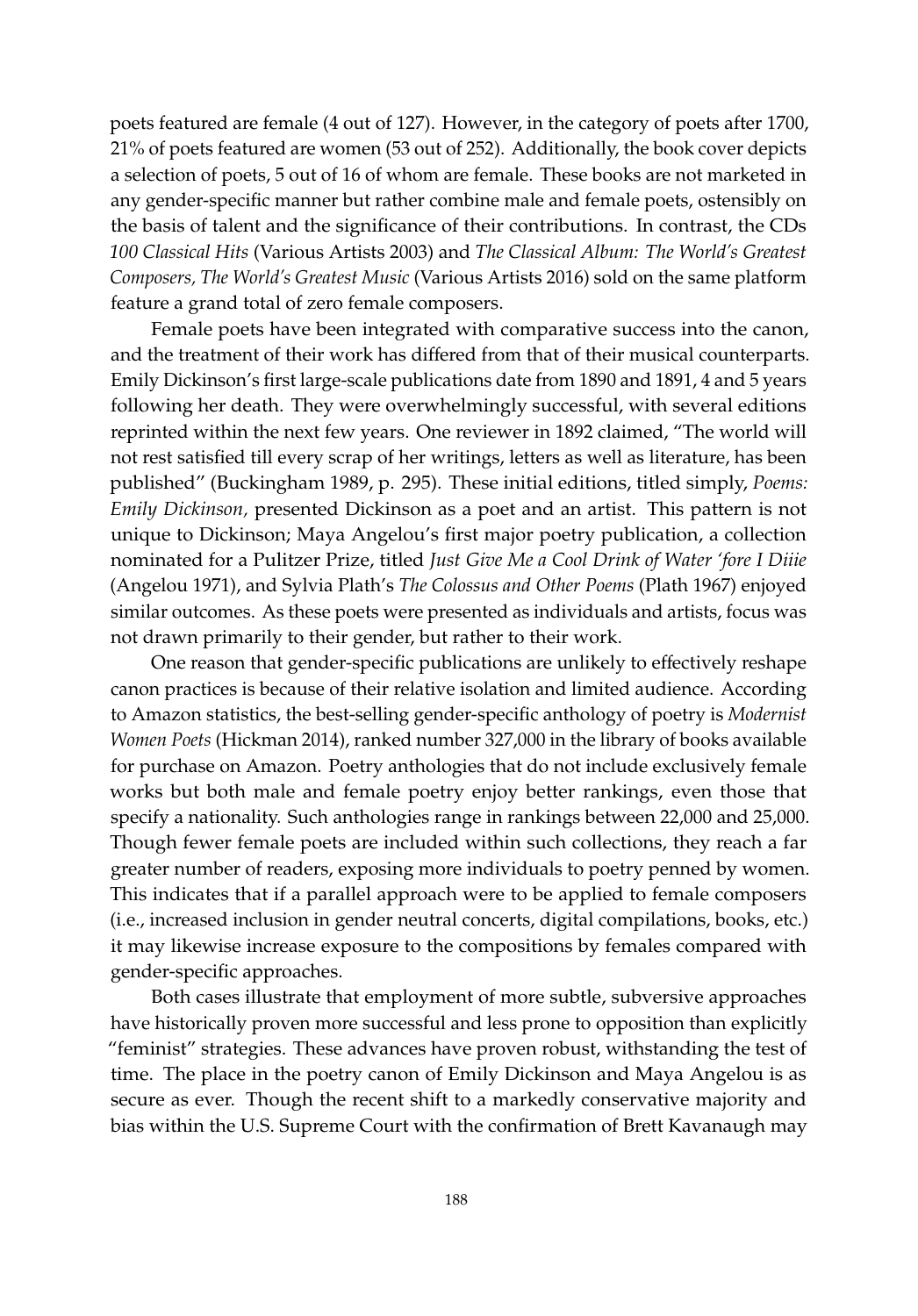very well seriously curtail the progress made by Justice Ginsburg and her colleagues, it will take enormous effort to undermine the integrity of decades of legal precedent and systematic progress.

This evidence suggests that gender musicologists may benefit from expanding their tactical arsenals in light of both changing conceptions of and opposition to overt feminism. As justified and reasonable as feminist demands for equality in representation are throughout scholarship, as well as in legislation, politics and social attitudes, the reality is that employing a Trojan horse when possible may be more effective long term than overt, explicit approaches. Quotas, however well-intentioned, inevitably incur backlash and do not alone solve the underlying issues.<sup>10</sup> In other words, instead of demanding that music by women has a fundamental right not to be ignored in public performance and scholarship because of the value of women, it may be more effective at times to instead encourage its acceptance through more subversive means. One key to acceptance, psychologists have indicated, is exposure.

# **5. The Mere Exposure E**ff**ect**

How can we generate acceptance without inciting backlash? Psychology indicates that acceptance, or "liking", is directly linked to recognition and familiarity, which in turn is produced by exposure. The Mere Exposure Effect, an observation that "the liking for a stimulus increases on repeated exposure to that stimulus" was first recognized by Robert Zajonc in 1968 and has been reaffirmed by numerous publications between 1978 and 2016 [\(Montoya et al.](#page-17-15) [2017,](#page-17-15) pp. 459–498).

Related research specifies that conscious recognition to exposure is not necessary to promote liking. On the contrary, "the presence of recognition acts only to reduce liking via hastening the effects of satiation" (according to Ye and van Raaij, [Montoya](#page-17-15) [et al.](#page-17-15) [2017,](#page-17-15) p. 461). The Mere Exposure Effect is most effective when the recipient is exposed to a stimulus repeatedly in small doses, without being consciously aware of the exposure. If conscious recognition of the exposure remains low and relatively unstable, the recipient associates recognition with a liking of the stimulus. If the stimulus is presented more frequently and for longer durations, to the point that the recipient has a strong conscious awareness of the stimulus, liking decreases [\(Montoya](#page-17-15) [et al.](#page-17-15) [2017,](#page-17-15) p. 462).

Zajonc and many other experts who have henceforth studied this effect, therefore, propose, "supraliminary exposed stimuli, relative to subliminally exposed stimuli are associated with activated cognitive processing that 'dilutes' the influence of effective

<sup>10</sup> See [\(Leibbrandt et al.](#page-16-16) [2018\)](#page-16-16) and [\(Krook](#page-16-17) [2015\)](#page-16-17). This is not new—see [\(Morantz](#page-17-16) [1978\)](#page-17-16) for a reflection of systematic eradication of women from the medical profession around 1900 as part of a backlash movement.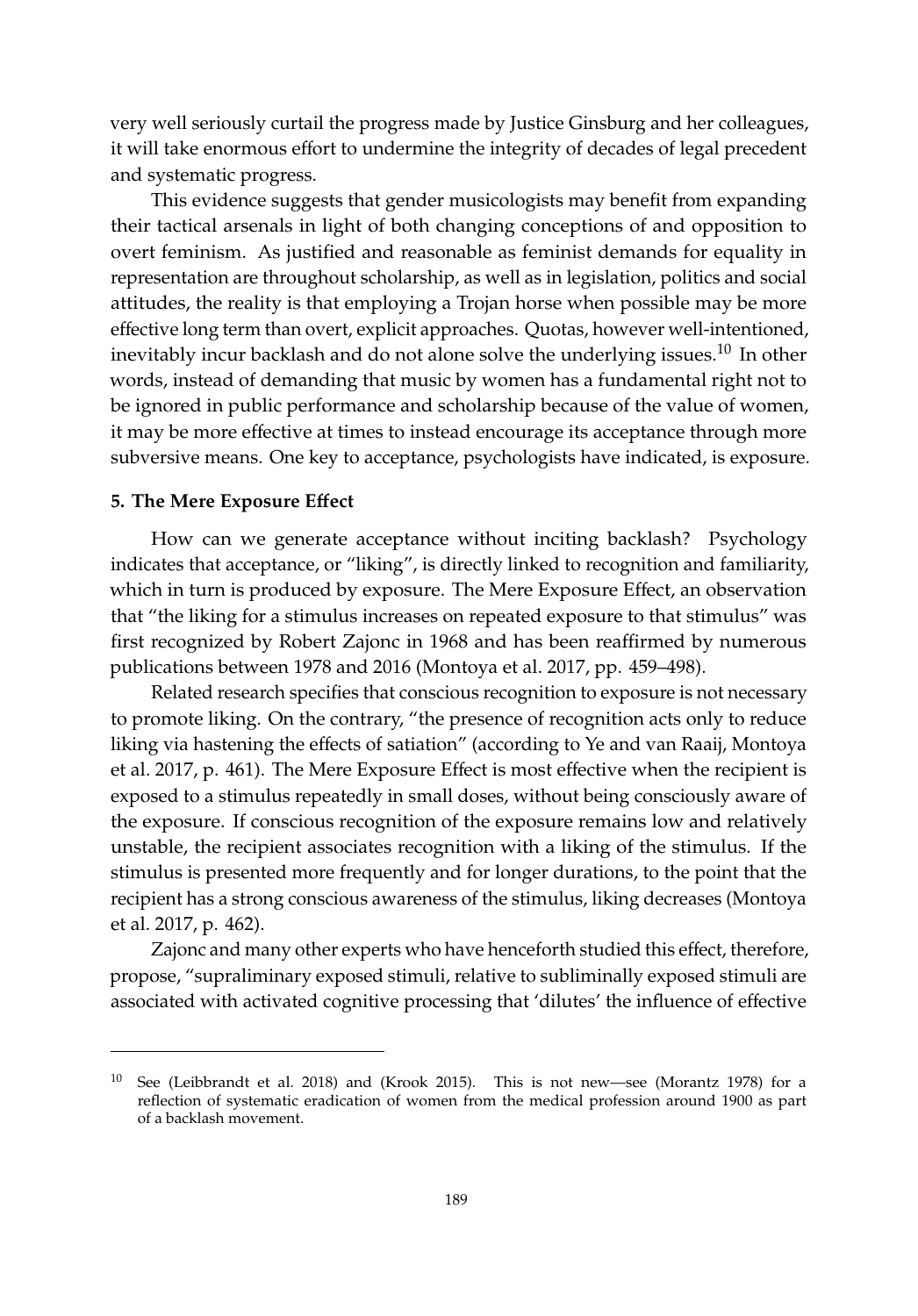processes, resulting in greater positive effects for subliminal than supraliminal presentations" [\(Montoya et al.](#page-17-15) [2017,](#page-17-15) p. 462).

Conclusions regarding the presentation type of new stimuli and its impact on liking are likewise helpful. Stimuli can be presented homogeneously—i.e., the same stimulus presented repeatedly, or heterogeneously, where "stimuli are intermixed as they are presented". Research indicates overwhelmingly that heterogeneous approaches are more effective [\(Montoya et al.](#page-17-15) [2017,](#page-17-15) p. 463).

Applying conclusions drawn from research regarding the Mere Exposure Effect to musicology may explain why overt attempts have not successfully altered repertoire or canon practices. Firstly, the negative effects of supraliminal exposure to stimuli—the negative response to conscious recognition of stimuli—have a parallel in consciously gendered approaches attempting to modify taste and the canon. Attempts to fundamentally change something as weighty as the canon involves persuading a significant group to accept that much of what they understand and believe is fundamentally flawed and that there is a pressing need to adjust their practices accordingly. When persuasion is openly attempted with any thrust, an inevitable result is resistance or backlash. According to psychology, communication science and marketing research, humans are motivated to resist persuasion. They do not want to be influenced and are reluctant to change. In the face of persuasive efforts, individuals commonly recognize persuasion as a threat to their freedom or power. They develop a multitude of strategies to resist overt persuasion, including avoidance, passively ignoring persuasion attempts, contestation, where they actively challenge the message, messenger or methodologies used, and bias-processing where they selectively understand the message in such a way that it reinforces their original attitudes and behavior [\(Fransen et al.](#page-15-16) [2015,](#page-15-16) p. 1201).

The Mere Exposure Effect implies that acceptance of a stimulus may best be gained by subversively and incrementally influencing exposure without overtly drawing attention to specific aims. The result is increased "liking" i.e., acceptance, instead of resistance. The recipient does not then feel intellectually obligated to alter preferences or feel like he or she is being coerced, both of which inevitably result in backlash and limiting change. An ideal approach involves exposing recipients to new or foreign stimuli in small doses over a large period of time, preferably heterogeneously mixed with an already well-known, already accepted stimulus. In this way, the recipient not only is disposed to eventually like and accept the stimulus but, additionally, will attribute the feeling of liking to an own decision and preference instead of outside coercion.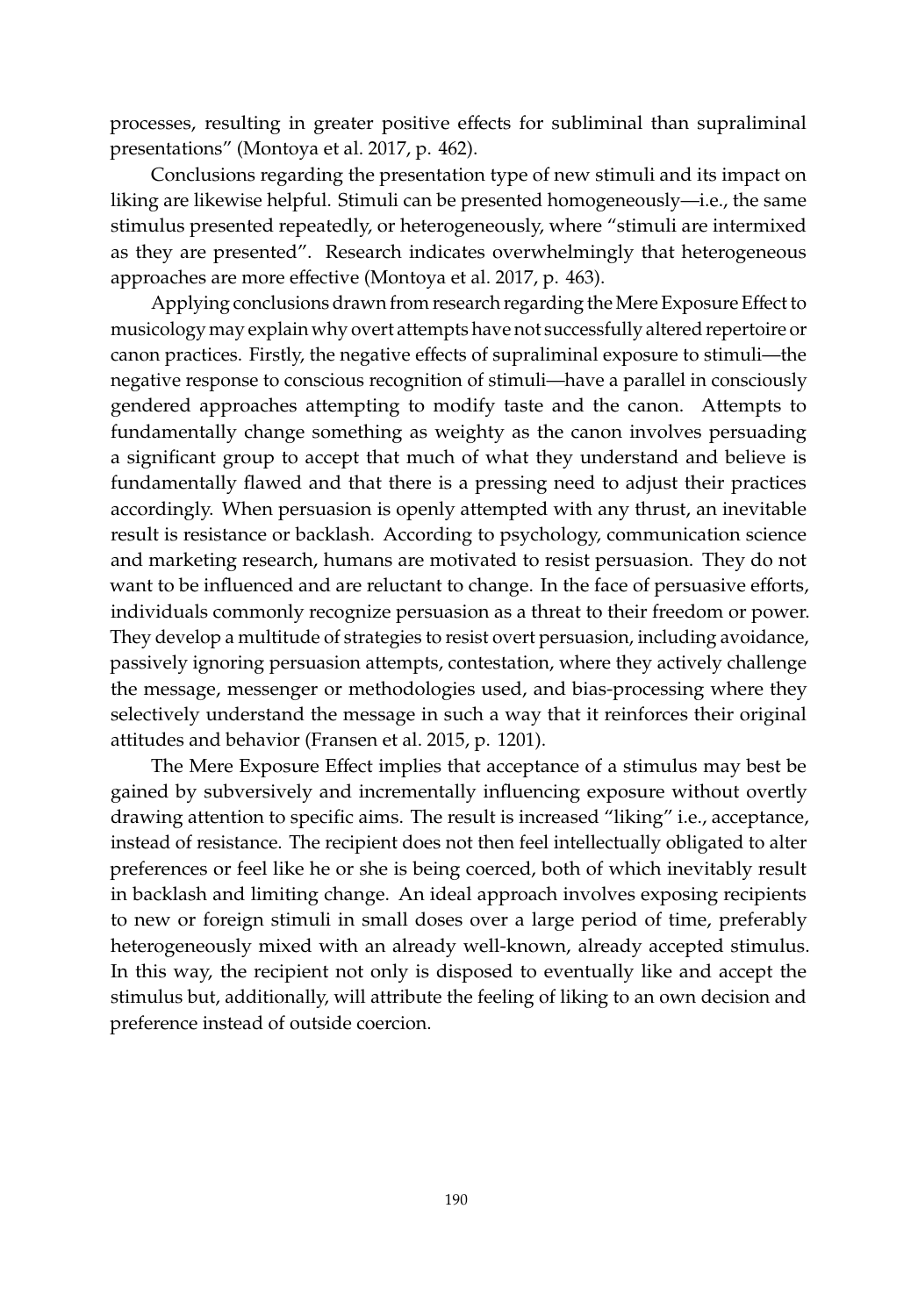# **6. Introduction to Guerrilla Gender Musicology**

How can the Mere Exposure Effect be applied to classical music canon practices? Could these principles be used by scholars and musicians to fundamentally shift norms in such pervasively conservative institutions?

Guerrilla Gender Musicology is focused on normalization and advocates for adding a bottom-up approach to top-down institutional attempts at change. It advocates for consistent and—most importantly—integrated exposure, utilizing the empirically proven psychological principles laid out in studies of the Mere Exposure Effect. This perspective contends that the integration of women into canon practices requires moving away from primarily presenting female composers in contexts where attention is brought to the gender of the composers.

This can be achieved by reframing, such as moving away from calling these disciplines "gender studies", which is still strongly associated with the "women's studies" from which it emerged [\(Stromquist](#page-17-17) [2001\)](#page-17-17), and renaming them Power Studies<sup>11</sup> or Studies in Hegemony. Within musicology and music practice, it further advocates for women being presented the same way as male canonized composers are presented, not because they are male or female, but because they are composers. Rather than pushing particularly for the creation of publications, performances and spaces marked explicitly by "gender" categorizations, our long-term aim should be advocating for male and female, known and unknown composers and their gendered practices to be systematically integrated into textbooks, publications and concert programs, steadily increasing exposure of unknown works and narratives in combination with accepted ones.<sup>12</sup> Without further comment, the assumption is, then, that their compositions are worthy of study and performance. The goal is neither denial nor abdication of these composers' identities as female, but instead a shift away from it being their primary identity. Guerrilla Gender Musicology maximizes Mere Exposure Effect, mirroring similar successful tactics in recent history.

Approaches adopted by Gender Studies or Feminist Musicology have focused almost exclusively on "top-down" approaches, i.e., challenging power structures within institutions, setting quotas for inclusion of works and faculty in institutions and devising winning arguments to change the minds of scholars—all efforts which need to continue. That being said, back in the 1990s, Susan McClary pointed to

<sup>11</sup> This term was proposed by Dr. Marie-Agnes Dittrich at the conference *Compositrices et interprètes en France et en Allemagne: approches analytiques, sociologiques et historiques* in Vienna in June, 2019 at the Universität für Musik und darstellende Kunst Wien. Dittrich contended that she is regularly confronted by male students and occasionally even faculty who do not feel Gender Studies have any application to their lives, despite their being human and therefore in possession of gender. This underlines how conflated in perception Women's Studies and Gender Studies continue to be.

<sup>12</sup> Understanding of course, that convincing decision-makers in this field to do so is a challenge in and of itself. These changes begin with the likeminded.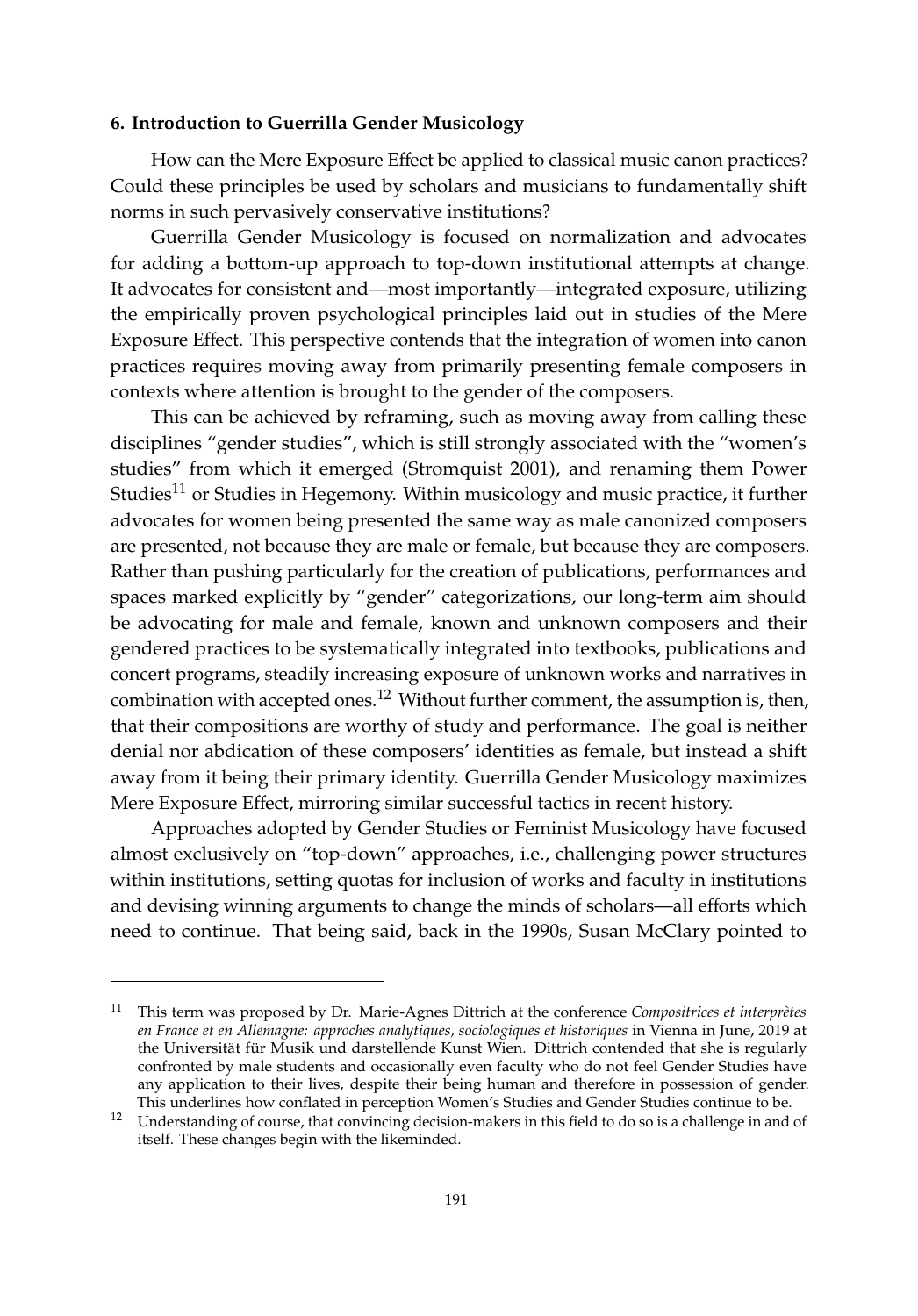embedded institutional—particularly educational—issues which reinforce the canon through its various practices. She indicates in "Reshaping a Discipline" that, "most of us simply have internalized the hierarchy as it was given to us as students" [\(McClary](#page-16-18) [1993,](#page-16-18) p. 406). Despite the aforementioned strides made by gender studies movements and efforts since the 1990s, how much can we say that our mainstream, institutional canon practices have really changed with regard to the inclusion of women composers in mainstream histories, performances and repertories since that time? There is a clear disconnect between the advances made in musicological thought and gender musicology (with regard to breaking the binary, deconstructing notions of authorship, questioning concepts of value, genius, network and agency and de-marginalizing historiography and how burgeoning musicians are instructed and influenced.

We assert that there are still top-down, fundamental changes called for, including reshaping the books intensively used throughout a music student's education (moving away from the binary attitudes of history/herstory, i.e., female composers belong exclusively in women's studies classes, and only there) as well as music programming. The works presented to students as worthy for study and inclusion on their exams and for performance in their final recitals need diversification. Instructors should be offered opportunities to be further educated and provided with accessible, alternative repertoire options in line with modern attitudes towards diversity and inclusion.

All of this is no easy task and will inevitably meet with resistance. The key to minimizing this resistance may lie in focusing on college students at an impressionable age, when they are building and deepening their views on classical music. Guerrilla Gender Musicology advocates for focusing particularly on younger generations of musicians whose tastes and biases are more flexible.<sup>13</sup>

The authors presented one potential practical application of this approach, entitled "Counterpoint", at the conference *Compositrices et interprètes en France et en Allemagne: approches analytiques, sociologiques et historiques* in Vienna, in June 2019. In brief, "Counterpoint" promotes the "radical de-hierarchisation of music" [\(Macarthur](#page-16-0) [2010,](#page-16-0) p. 161) through the creation of an interactive, millennial-oriented, audio-visual YouTube channel. Here, chamber music and lieder compositions, with a heavy weight on marginalized composers, are freely mixed with works established in the canon. The idea is to promote subtle exposure to "unknown" stimuli—here, musical works—combined with known stimuli—here, canonized repertoire—thereby increasing liking without drawing attention to the Otherness of marginalized compositions. It does not aim to appeal to decision-makers, but instead

<sup>&</sup>lt;sup>13</sup> The likelihood of changing the minds of established musicologists with an ingrained, differing worldview, such as musicologist Michael Walter, is slim. The chance of influencing the tastes of musicians and young audience members who are exposed to repertoire via the internet as much as from peers and teachers today is significantly higher.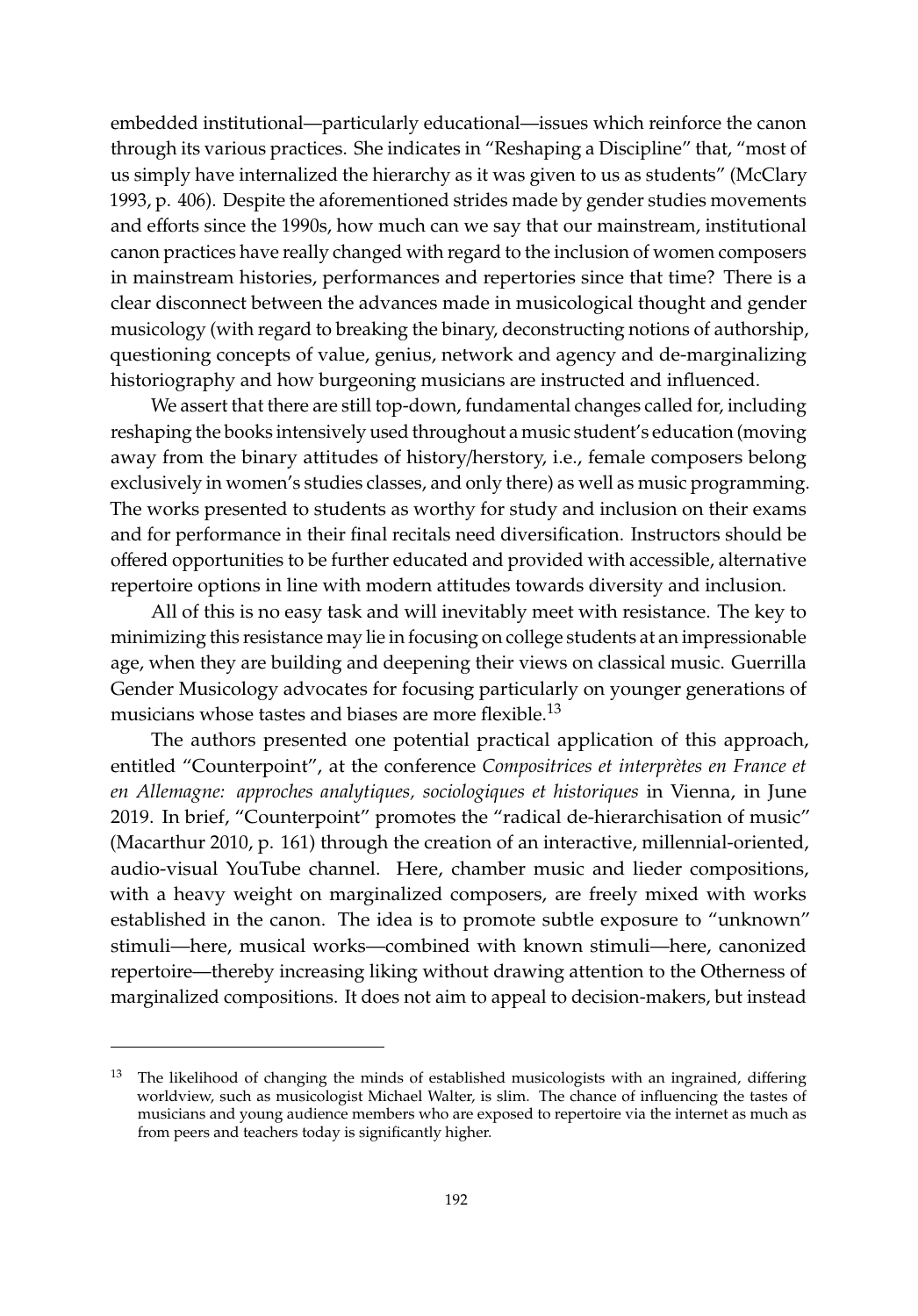to quietly begin reshaping a major part of the modern musical world, fundamentally influencing the next generation of musicians and audiences in terms of repertoire awareness. If students are exposed to a more balanced mix of music during their formative years, the chances of them being more motivated to establish the kind of top-down institutional shifts still required when they—in a generation—are making those sorts of decisions, are arguably increased. If they like and are familiar with quality music of currently marginalized female composers, they may advocate for—or at least be open to—creating space for them in history books and lexica, performing their work in mainstream concerts and including them and their compositions in the history courses and recital/exam repertories of the next generation of students.

A shift in mindset from overt to subtle integration may also increase prospective audiences while striving for equality. While gender equality is a generally agreeable concept today, many disagree on the details. Some believe that women should be equally represented in the canon, and others feel that female composers should be included purely on whatever they define as merit-based standards. A concert dedicated exclusively to female composers is appealing only to those who believe that we should actively strive for a more representative canon, but those who feel that gender should not influence inclusion will have objections. A concert that happens to include women without explicitly advocating a feminist cause leaves the audience with the implicit understanding that interest in the composition, not the gender of its creator, was the primary motivation for its programming choices. In other words, the former appeals to those who value equal gender representation but may repel those who see gender studies or feminism as problematic or distasteful. The latter has a chance to appeal to everyone.

Quotas, gender-specific literature and events and publications have all been valuable steps towards the legitimization and availability of scholarship around marginalized composers. They have, however, also experienced pushback and have their limitations. If over half of millennials espouse feminist values but dislike being identified by the term feminist [\(Refinery](#page-17-9) [2018\)](#page-17-9) and if gender studies and feminist musicology are subject to backlash, it is time to rebrand and evolve our standards of how gender is packaged and presented. It is time to shift and multiply our approaches. Our feminist strategies for increasing gender equality must continuously evolve in order to more effectively involve women in classical music canon practices. Avoiding the language of feminism/gender in certain circumstances and focusing on emerging musicians and audiences, not merely on decision-makers in the classical music community, may grant this subtle approach to integration more long-term success than frontal offensives. If less consistently overtly linked to feminism, these efforts may also be more effectively guarded from common reactions of strawmanning and resistance.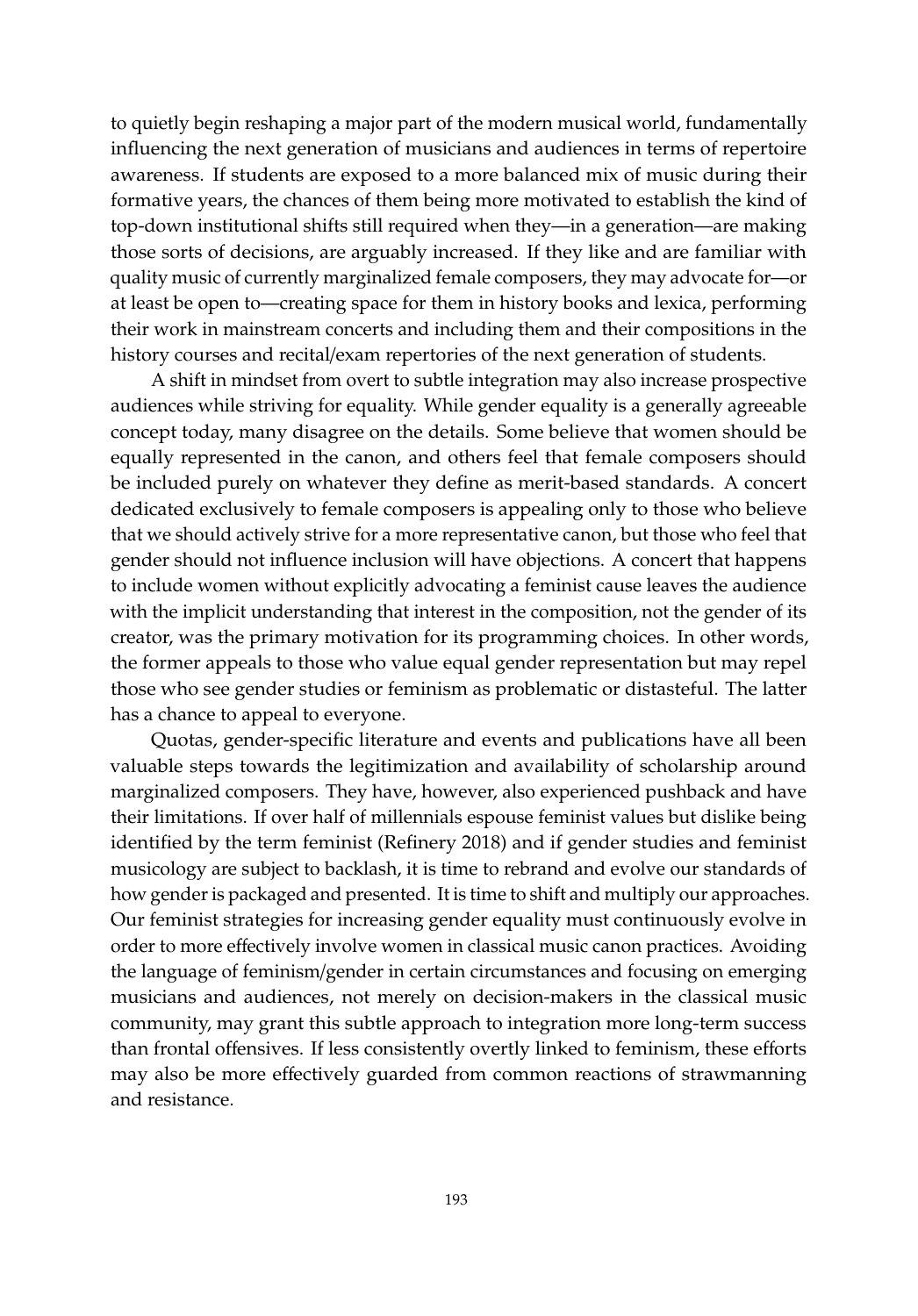# **References**

- <span id="page-15-15"></span>Angelou, Maya. 1971. *Just Give Me a Cool Drink of Water 'Fore I Diiie*. New York: Random House Publishing Group.
- <span id="page-15-12"></span>Assmann, Jan. 2007. *Das kulturelle Gedächtnis: Schrift, Erinnerung und politische Identität in frühen Hochkulturen*. Munich: C.H.Beck.
- <span id="page-15-10"></span>Bartsch, Cornelia. 2007. *Fanny Hensel, Geb. Mendelssohn Bartholdy: Musik Als Korrespondenz*. Kassel: Furore, vol. 382.
- <span id="page-15-2"></span>Battersby, Christine. 1989. *Gender and Genius: Towards a Feminist Aesthetics*. London: Women's Press.
- <span id="page-15-9"></span>Beer, Anna. 2016. *Sounds and Sweet Airs: The Forgotten Women of Classical Music*. London: Oneworld Publications.
- <span id="page-15-6"></span>Booth, Alison. n.d. Collective Biographies of Women. University of Virginia. Available online: http://[cbw.iath.virginia.edu](http://cbw.iath.virginia.edu/)/ (accessed on 21 March 2019).
- <span id="page-15-5"></span>Borchard, Beatrix, and Nina Noeske. n.d. MUGI Musik Und Gender Im Internet. Available online: http://[mugi.hfmt-hamburg.de](http://mugi.hfmt-hamburg.de/)/ (accessed on 1 March 2019).
- <span id="page-15-3"></span>Bramley, Charlie. n.d. Musik Und Professionalität 2 Music and Professionalism. Available online: http://search.proquest.com/openview/[ae14aeb2ddd045c946b2f01388cb5421](http://search.proquest.com/openview/ae14aeb2ddd045c946b2f01388cb5421/1?pq-origsite=gscholar&cbl=44272)/1?pqorigsite=[gscholar&cbl](http://search.proquest.com/openview/ae14aeb2ddd045c946b2f01388cb5421/1?pq-origsite=gscholar&cbl=44272)=44272 (accessed on 10 December 2019).
- <span id="page-15-14"></span>Buckingham, Willis J. 1989. *Emily Dickinson's Reception in the 1890s: A Documentary History*. Pittsburgh: University of Pittsburgh Press.
- <span id="page-15-11"></span>Chicago Sinfonietta, Clarice Assad, Florence Price, Jennifer Higdon, Jessie Montgomery, Mei-Ann Chen, and Reena Esmail. 2018. *Project W—Works by Diverse Women Composers*. CD. Cedille Records. Available online: [www.cedillerecords.org](www.cedillerecords.org/albums/project-w-works-by-diverse-women-composers)/albums/project-w-works[by-diverse-women-composers](www.cedillerecords.org/albums/project-w-works-by-diverse-women-composers) (accessed on 15 February 2019).
- <span id="page-15-13"></span>Chityil, George, ed. 2013. *Poem Collection—1000*+ *Greatest Poems of All Time (Illustrated)*. Kindle: Amazon Digital Services LLC.
- <span id="page-15-0"></span>Citron, Marcia J. 1993. Gender and the Field of Musicology. *Current Musicology* 53. Available online: https://[currentmusicology.columbia.edu](https://currentmusicology.columbia.edu/article/gender-and-the-field-of-musicology/)/article/gender-and-the-field[of-musicology](https://currentmusicology.columbia.edu/article/gender-and-the-field-of-musicology/)/ (accessed on 15 February 2019).
- <span id="page-15-1"></span>Citron, Marcia J. 2000. *Gender and the Musical Canon*. Urbana and Chicago: University of Illinois Press. First published 1993.
- <span id="page-15-4"></span>Crowther, Paul. 2007. Musical Meaning and Value. In *Defining Art, Creating the Canon*. Available online: https://doi.org/10.1093/acprof:oso/[9780199210688.003.0008](https://doi.org/10.1093/acprof:oso/9780199210688.003.0008) (accessed on 9 December 2019).
- <span id="page-15-7"></span>Deemer, Rob. 2019. *Composer Diversity Database*; Fredonia: Institute for Composer Diversity, State University of New York. Available online: https://[www.composerdiversity.com](https://www.composerdiversity.com/)/ (accessed on 9 February 2019).
- <span id="page-15-16"></span>Fransen, Marieke L., Edith G. Smit, and Peeter W. J. Verlegh. 2015. Strategies and Motives for Resistance to Persuasion: An Integrative Framework. *Frontiers in Psychology* 6: 1201. [\[CrossRef\]](http://dx.doi.org/10.3389/fpsyg.2015.01201) [\[PubMed\]](http://www.ncbi.nlm.nih.gov/pubmed/26322006)
- <span id="page-15-8"></span>Géliot, Christine. 2009. *Mel Bonis: Femme et "compositeur" (1858-1937)-(2e édition)*. Paris: Editions L'Harmattan.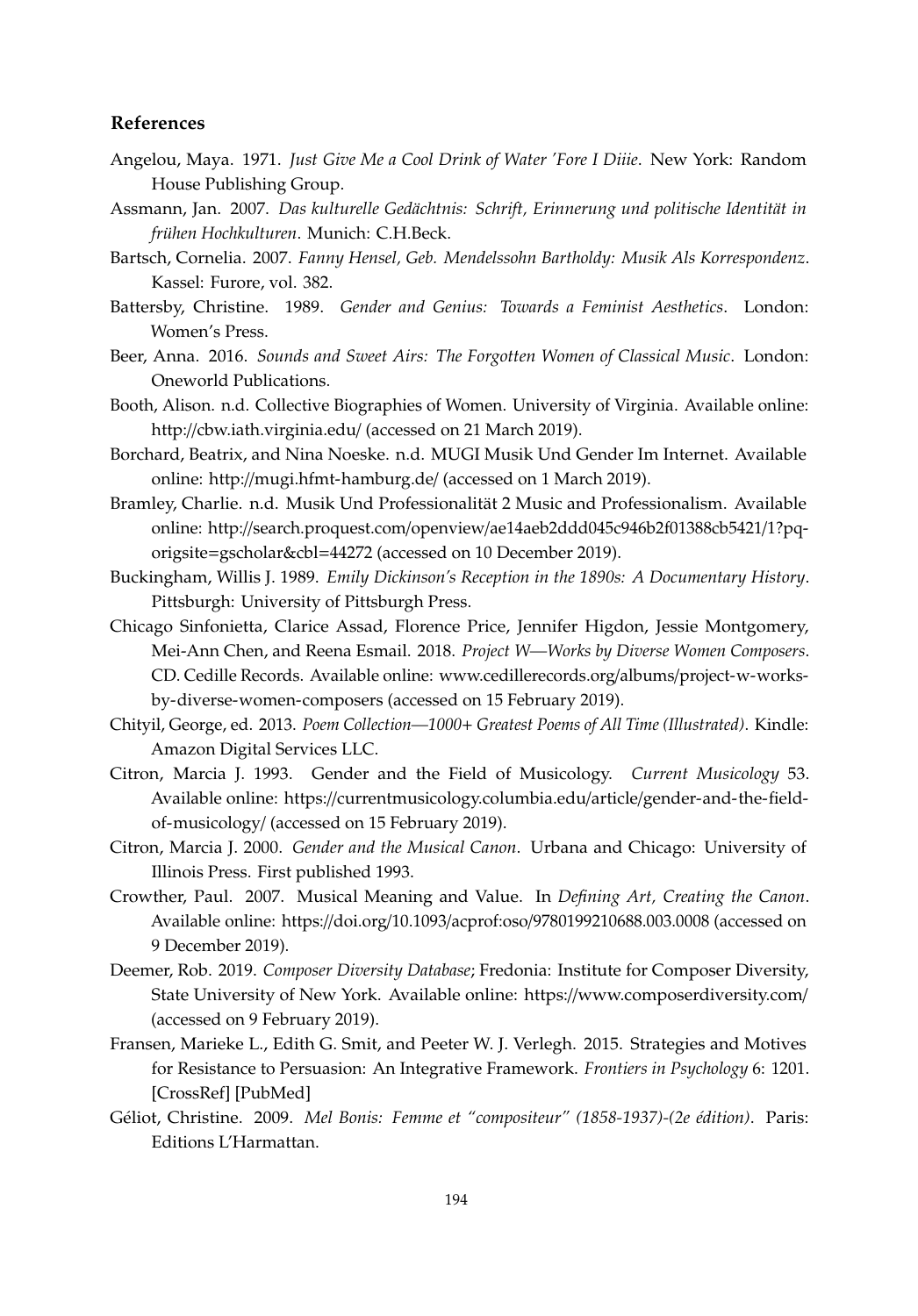- <span id="page-16-5"></span>Gerber, Mirjam. 2016. *Zwischen Salon und musikalischer Geselligkeit: Henriette Voigt, Livia Frege und Leipzigs bürgerliches Musikleben*. Hildesheim, Zürich and New York: Georg Olms Verlag.
- <span id="page-16-1"></span>Goehr, Lydia. 2002. In the Shadow of the Canon. *The Musical Quarterly* 86: 307–28. [\[CrossRef\]](http://dx.doi.org/10.1093/musqtl/gdg012)

<span id="page-16-4"></span>Green, Lucy. 1997. *Music, Gender, Education*. Cambridge: Cambridge University Press.

- <span id="page-16-11"></span>Harold, Bloom. 1994. *The Western Canon: The Books and School of the Ages*. New York: Harcourt Brace.
- <span id="page-16-6"></span>Heesch, Florian, and Katrin Losleben, eds. 2012. *Musik und Gender: ein Reader*. Musik—Kultur— Gender; Köln: Böhlau VerlagBöhlau Verlagvol, vol. 10.
- <span id="page-16-12"></span>Heydebrand, Renate von. 1998. *Kanon Macht Kultur. Theoretische, Historische Und Soziale Aspekte ästhetischer Kanonbildung*. Stuttgart and Weimar: Metzler Verlag.
- <span id="page-16-15"></span>Hickman, Miranda. 2014. Modernist Women Poets. In *A Companion to Modernist Poetry*. Hoboken: John Wiley & Sons. [\[CrossRef\]](http://dx.doi.org/10.1002/9781118604427)
- <span id="page-16-2"></span>Holtsträter, Knut, and Michael Fischer. 2017. *Lied und populäre Kultur* / *Song and Popular Culture 62 (2017): Jahrbuch des Zentrums für Populäre Kultur und Musik 62. Jahrgang—2017. Musik und Professionalität Music and Professionalism*. Münster: Waxmann Verlag.
- <span id="page-16-9"></span>Juhász, Borbála. 2018. *Backlash Against Gender Equality and Women's and Girls' Rights: Study*. Brussels: European Parliament.
- <span id="page-16-13"></span>Kaiser, Gerhard R., and Stefan Matuschek. 2001. *Begründungen Und Funktionen Des Kanons: Beiträge Aus Der Literatur-Und Kunstwissenschaft, Philosophie Und Theologie*. Heidelberg: C. Winter, vol. 9.
- <span id="page-16-7"></span>Kreutziger-Herr, Annette, and Melanie Unseld, eds. 2010. *Lexikon Musik und Gender*. Kassel: Bärenreiter Verlag.
- <span id="page-16-17"></span>Krook, Mona Lena. 2015. Empowerment versus Backlash: Gender Quotas and Critical Mass Theory. *Politics, Groups, and Identities* 3: 184–88. [\[CrossRef\]](http://dx.doi.org/10.1080/21565503.2014.999806)
- <span id="page-16-8"></span>Kuster, Friederike. 2018. Mary Beard: Women and Power. A Manifesto. *Feministische Studien* 36: 217–19. [\[CrossRef\]](http://dx.doi.org/10.1515/fs-2018-0021)
- <span id="page-16-16"></span>Leibbrandt, Andreas, Liang Choon Wang, and Cordelia Foo. 2018. Gender Quotas, Competitions, and Peer Review: Experimental Evidence on the Backlash Against Women. *Management Science* 64: 3501–16. [\[CrossRef\]](http://dx.doi.org/10.1287/mnsc.2017.2772)
- <span id="page-16-0"></span>Macarthur, Sally. 2010. *Towards a Twenty-First-Century Feminist Politics of Music*. Abingdon: Routledge.
- <span id="page-16-3"></span>Mantere, Markus, and Vesa Kurkela. 2015. *Critical Music Historiography: Probing Canons, Ideologies and Institutions*. Farnham: Ashgate Publishing, Ltd.
- <span id="page-16-14"></span>Marshall, Susan E. 1991. Who Speaks for American Women? The Future of Antifeminism. *The Annals of the American Academy of Political and Social Science* 515: 50–62. [\[CrossRef\]](http://dx.doi.org/10.1177/0002716291515001005)
- <span id="page-16-18"></span>McClary, Susan. 1993. Reshaping a Discipline: Musicology and Feminism in the 1990s. *Feminist Studies: FS* 19: 399–423. [\[CrossRef\]](http://dx.doi.org/10.2307/3178376)
- <span id="page-16-10"></span>McRobbie, Angela. 2009. *The Aftermath of Feminism: Gender, Culture and Social Change*. Thousand Oaks: SAGE.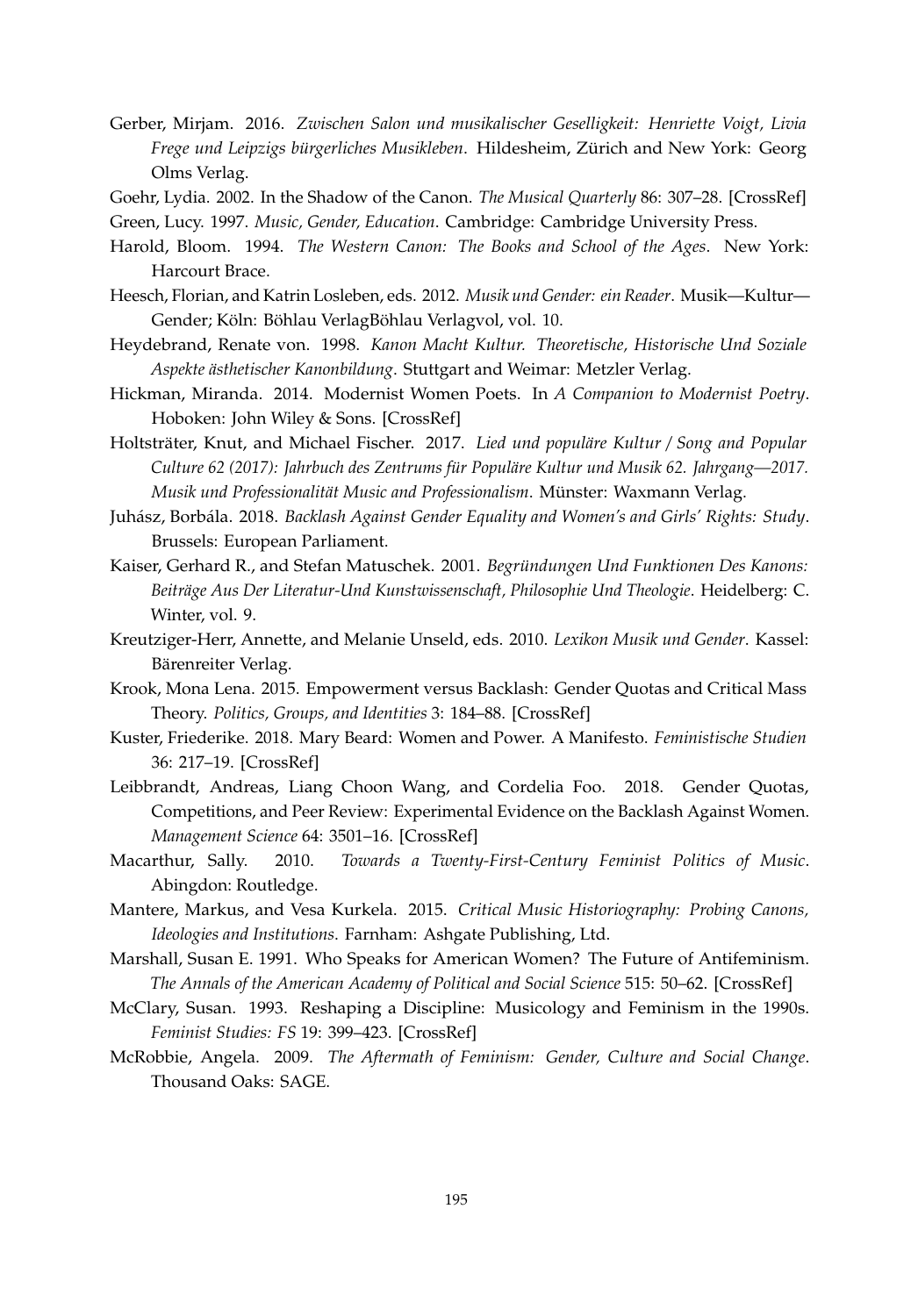- <span id="page-17-15"></span>Montoya, R. Matthew, Robert S. Horton, Jack L. Vevea, Martyna Citkowicz, and Elissa A. Lauber. 2017. A Re-Examination of the Mere Exposure Effect: The Influence of Repeated Exposure on Recognition, Familiarity, and Liking. *Psychological Bulletin* 143: 459–98. [\[CrossRef\]](http://dx.doi.org/10.1037/bul0000085) [\[PubMed\]](http://www.ncbi.nlm.nih.gov/pubmed/28263645)
- <span id="page-17-16"></span>Morantz, Regina Markell. 1978. Women in the Medical Profession: Why Were There so Few? *Reviews in American History* 6: 163–70. [\[CrossRef\]](http://dx.doi.org/10.2307/2701292) [\[PubMed\]](http://www.ncbi.nlm.nih.gov/pubmed/11610798)
- <span id="page-17-7"></span>O'Bannon, Ricky. 2018. By the Numbers: Female Composers. Available online: https://www.bsomusic.org/stories/[by-the-numbers-female-composers](https://www.bsomusic.org/stories/by-the-numbers-female-composers/)/ (accessed on 19 December 2019).
- <span id="page-17-5"></span>Parton, Christopher. 2019. Intimacy, Performance, and the Lied in the Early Nineteenth Century. By Jennifer Ronyak. *Music and Letters*. [\[CrossRef\]](http://dx.doi.org/10.1093/ml/gcz063)
- <span id="page-17-1"></span>Pendle, Karin. 2001. *Women & Music: A History*. Bloomington: Indiana University Press.
- <span id="page-17-11"></span>Pietschmann, Klaus, and Melanie Wald-Fuhrmann. 2012. *Der Kanon der Musik: Theorie und Geschichte. Ein Handbuch*. Munich: Edition Text + Kritik.
- <span id="page-17-14"></span>Plath, Sylvia. 1967. *The Colossus and Other Poems*. London: Faber & Faber.
- <span id="page-17-9"></span>Refinery. 2018. New Poll Reveals What Young Women Really Think About the Midterm Elections. REFINERY29. Available online: https://[www.refinery29.com](https://www.refinery29.com/en-us/midterm-election-millennial-women-voters-poll-2018)/en-us/midterm[election-millennial-women-voters-poll-2018](https://www.refinery29.com/en-us/midterm-election-millennial-women-voters-poll-2018) (accessed on 16 March 2019).
- <span id="page-17-0"></span>Rode-Breymann, Susanne. 2007. *Orte der Musik: kulturelles Handeln von Frauen in der Stadt*. Köln: Böhlau Verlag Köln Weimar.
- <span id="page-17-4"></span>Sadie, J. A., and R. Samuel. 1994. *The Norton*/*Grove Dictionary of Women Composers*. New York: WW Norton & Company.
- <span id="page-17-2"></span>Schneider, Albrecht, and Vladimir Karbusicky. 1997. Wie Deutsch Ist Das Abendland? Geschichtliches Sendungsbewusstsein Im Spiegel Der Musik. *Jahrbuch Für Volksliedforschung*. [\[CrossRef\]](http://dx.doi.org/10.2307/848037)
- <span id="page-17-10"></span>Smith, Barbara Herrnstein. 1991. *Contingencies of Value: Alternative Perspectives for Critical Theory*. Harvard: Harvard Univ Press.
- <span id="page-17-13"></span>Smith, Philip. 1995. *100 Best-Loved Poems*. Mineola: Dover Publications.
- <span id="page-17-17"></span>Stromquist, Nelly P. 2001. Gender Studies: A Global Perspective of Their Evolution Contribution, and Challenges to Comparative Higher Education. *Higher Education* 41: 373–87. [\[CrossRef\]](http://dx.doi.org/10.1023/A:1017501308449)
- <span id="page-17-6"></span>Taruskin, Richard. 2010. *The Oxford History of Western Music: Music in the Early Twentieth Century*. Oxford: Oxford University Press.
- <span id="page-17-12"></span>The Economist. 2018. How Ruth Bader Ginsburg Became a Trailblazer for Gender Equality. *The Economist*, May 14. Available online: www.economist.com/[democracy-in-america](www.economist.com/democracy-in-america/2018/05/14/how-ruth-bader-ginsburg-became-a-trailblazer-for-gender-equality)/ 2018/05/14/[how-ruth-bader-ginsburg-became-a-trailblazer-for-gender-equality](www.economist.com/democracy-in-america/2018/05/14/how-ruth-bader-ginsburg-became-a-trailblazer-for-gender-equality) (accessed on 11 February 2019).
- <span id="page-17-8"></span>Tomes, Robert R. 2004. Relearning Counterinsurgency Warfare. *Parameters: Journal of the US Army War College* 34: 16–29.
- <span id="page-17-3"></span>Tsou, Judy, Julie Anne Sadie, and Rhian Samuel. 1996. *The Norton*/*Grove Dictionary of Women Composers*. New York: WW Norton & Company. [\[CrossRef\]](http://dx.doi.org/10.2307/900111)